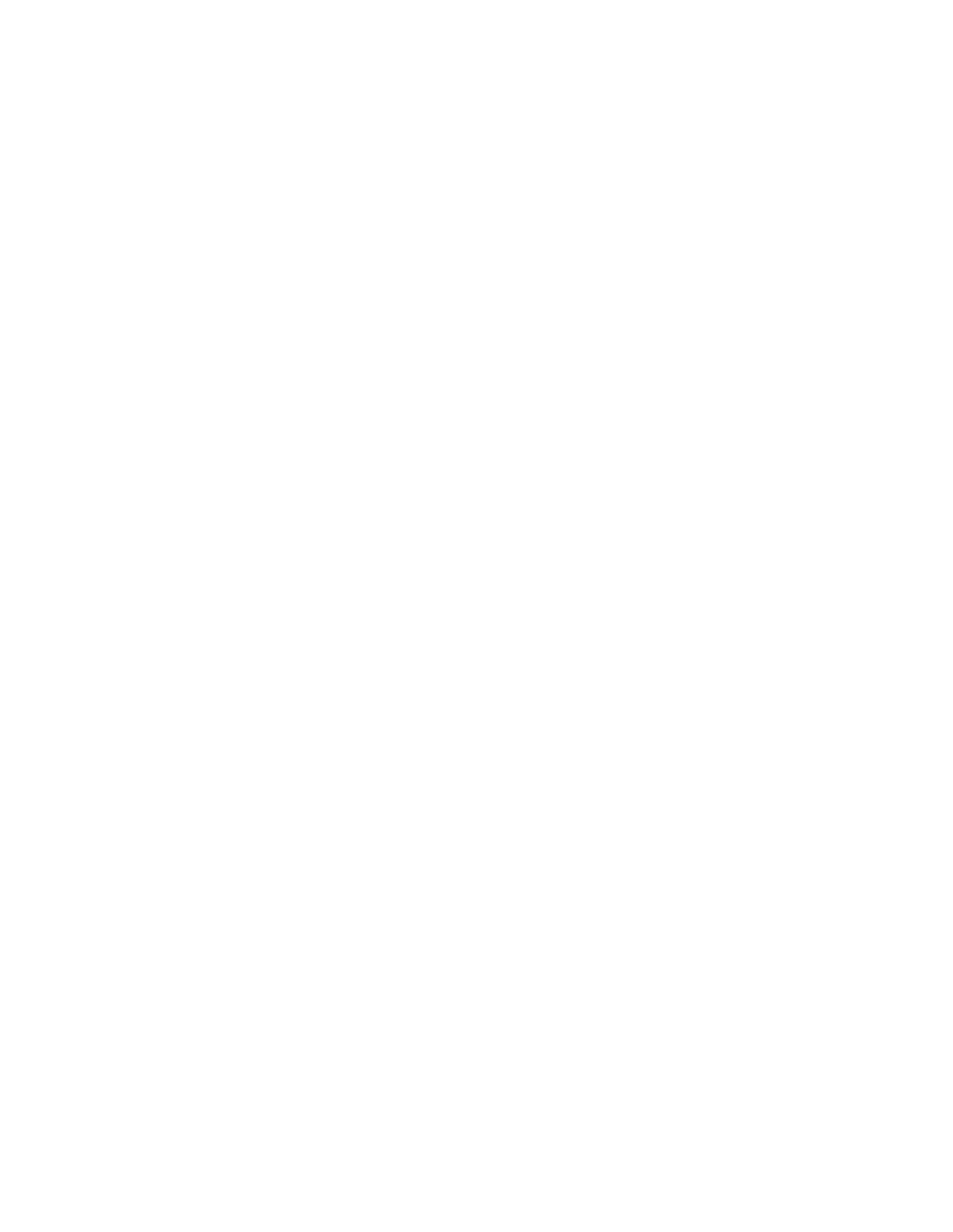## **Scoring Summary(Final) #7 BAYLOR vs. #8 OLE MISS (1/1/2022 at New Orleans, LA)**



#### BAYLOR (12-2) vs. OLE MISS (10-3) Date: 1/1/2022 • Site: New Orleans, LA • Stadium: Caesars Superdome Attendance: 66479

| <b>Score by Quarters</b> |  |     | <b>Total</b> |
|--------------------------|--|-----|--------------|
| <b>BAYLOR</b>            |  | 14. |              |
| OLE MISS                 |  |     |              |

| Qtr | Time  | <b>Scoring Play</b>                                                                        | V-H      |
|-----|-------|--------------------------------------------------------------------------------------------|----------|
| 2nd | 10:16 | BAYLOR - Walcott, AI 96 yd TD INT (KICK by Hankins, Isaiah),                               | 7-0      |
| 3rd | 09:13 | OLEMISS - Sanders, B 37 yd TD PASS from Altmyer, Luke (KICK by Nation, Cale), 6-72 1:48    | $7 - 7$  |
| 4th | 11:14 | BAYLOR - Baldwin, Monara 48 yd TD RUSH (KICK by Hankins, Isaiah), 5-80 1:55                | 14-7     |
| 4th | 07:24 | BAYLOR - Thornton, T 2 yd TD PASS from Bohanon, Gerry (KICK by Hankins, Isaiah), 5-15 2:34 | $21 - 7$ |
|     |       |                                                                                            |          |

Kickoff time: 8:01 • End of Game: 11:26 • Total elapsed time: 3:25

Officials: Referee: Ron Snodgrass; Umpire: Jim Shaw; Linesman: Kole Knueppel;

Line judge: Jeff Szink; Back judge: Kevin Schwarzel; Field judge: Raymond Daniel;

Side judge: Gaylon Williams; Center judge: Brent Durbin;

Temperature: • Wind: • Weather: Dome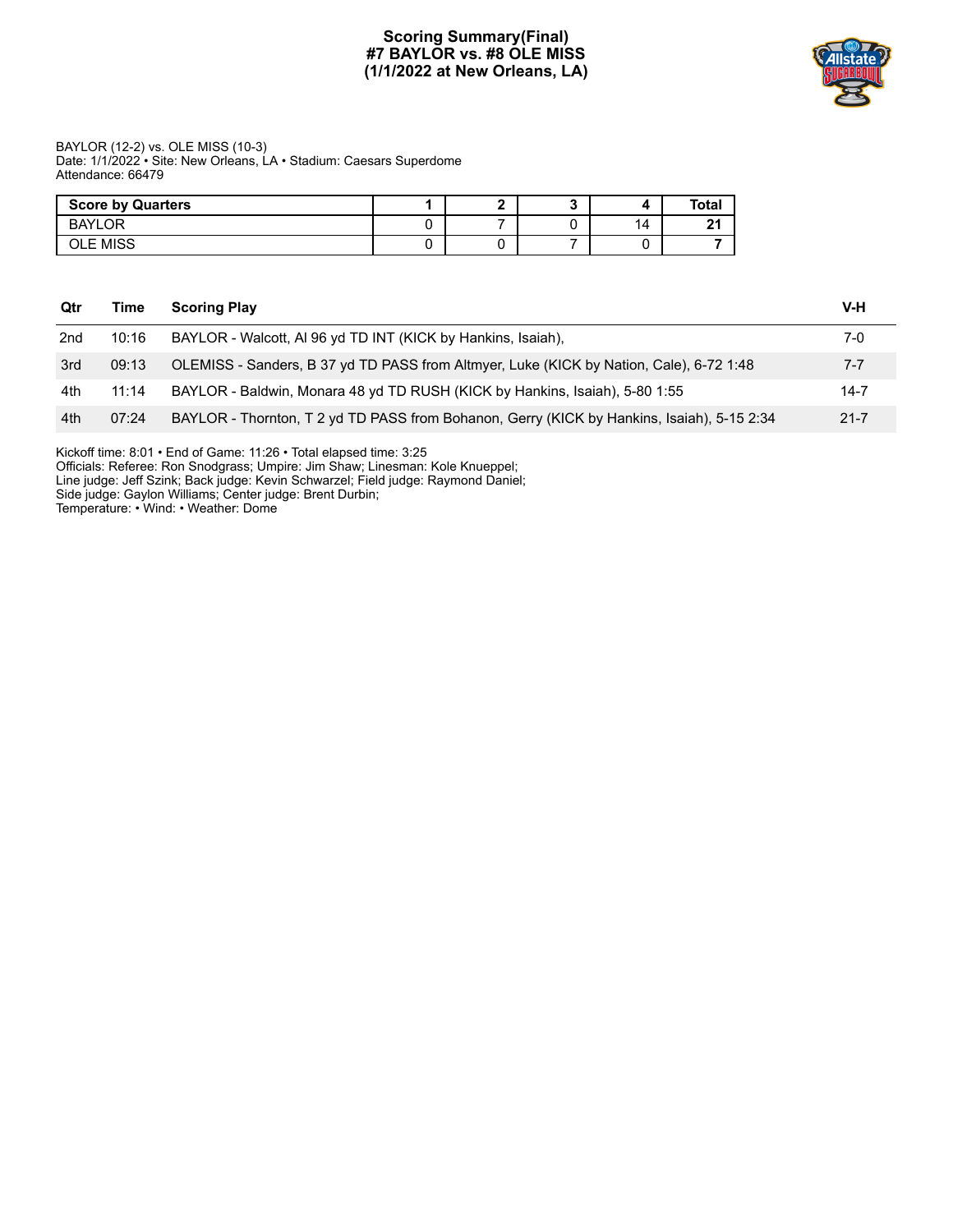## **Team Statistics(Final) #7 BAYLOR vs. #8 OLE MISS (1/1/2022 at New Orleans, LA)**



|                                  | <b>BAYLOR</b>  | <b>OLEMISS</b>            |
|----------------------------------|----------------|---------------------------|
| <b>FIRST DOWNS</b>               | 12             | 20                        |
| Rushing                          | 10             | 12                        |
| Passing                          | 1              | 7                         |
| Penalty                          | 1              | $\mathbf{1}$              |
| <b>NET YARDS RUSHING</b>         | 279            | 138                       |
| <b>Rushing Attempts</b>          | 41             | 54                        |
| Average Per Rush                 | 6.8            | 2.6                       |
| Rushing Touchdowns               | 1              | $\pmb{0}$                 |
| <b>Yards Gained Rushing</b>      | 281            | 207                       |
| Yards Lost Rushing               | $\overline{2}$ | 69                        |
| <b>NET YARDS PASSING</b>         | 40             | 184                       |
| Completions-Attempts-Int         | $7 - 17 - 1$   | $17 - 35 - 3$             |
| Average Per Attempt              | 2.4            | 5.3                       |
| Average Per Completion           | 5.7            | 10.8                      |
| Passing Touchdowns               | 1              | $\mathbf{1}$              |
| <b>TOTAL OFFENSIVE YARDS</b>     | 319            | 322                       |
| Total offensive plays            | 58             | 89                        |
| Average Gain Per Play            | 5.5            | 3.6                       |
| Fumbles: Number-Lost             | $0-0$          | $0-0$                     |
| Penalties: Number-Yards          | $5 - 55$       | $7-49$                    |
| <b>PUNTS-YARDS</b>               | $6 - 216$      | 5-238                     |
| Average Yards Per Punt           | 36.0           | 47.6                      |
| Net Yards Per Punt               | 33.5           | 42.2                      |
| Inside 20                        | $\overline{4}$ | $\ensuremath{\mathsf{3}}$ |
| 50+ Yards                        | 1              | 3                         |
| Touchbacks                       | 0              | $\mathsf 0$               |
| Fair catch                       | 1              | 1                         |
| <b>KICKOFFS-YARDS</b>            | 4-154          | $2 - 126$                 |
| Average Yards Per Kickoff        | 38.5           | 63                        |
| Net Yards Per Kickoff            | 27.3           | 53.5                      |
| <b>Touchbacks</b>                | 3              | 0                         |
| Punt returns: Number-Yards-TD    | $3 - 27 - 0$   | $1 - 15 - 0$              |
| Average Per Return               | 9              | 15                        |
| Kickoff returns: Number-Yards-TD | $2 - 45 - 0$   | $1 - 19 - 0$              |
| Average Per Return               | 22.5           | 19                        |
| Interceptions: Number-Yards-TD   | $3 - 112 - 1$  | $1 - 9 - 0$               |
| Fumble Returns: Number-Yards     |                |                           |
| Miscellaneous Yards              | $\pmb{0}$      | $\pmb{0}$                 |
| Possession Time                  | 28:24          | 31:36                     |
| 1st Quarter                      | 07:02          | 07:58                     |
| 2nd Quarter                      | 05:13          | 09:47                     |
| 3rd Quarter                      | 08:08          | 06:52                     |
| 4th Quarter                      | 08:01          | 06:59                     |
| <b>Third-Down Conversions</b>    | 7 of 15        | 6 of 22                   |
| Fourth-Down Conversions          | $0$ of $2$     | 5 of 7                    |
| Red Zone Scores-Chances          | 1 of 1         | $0$ of $2$                |
| Touchdowns                       | 1              | 0                         |
| <b>Field Goals</b>               | $0$ of $0$     | $0$ of 1                  |
| Sacks By: Number-Yards           | 10-69          | $0-0$                     |
| PAT Kicks                        | $3 - 3$        | $1 - 1$                   |
| <b>Field Goals</b>               | of             | $0$ of $2$                |
| Points off turnovers             | 14             | 0                         |
|                                  |                |                           |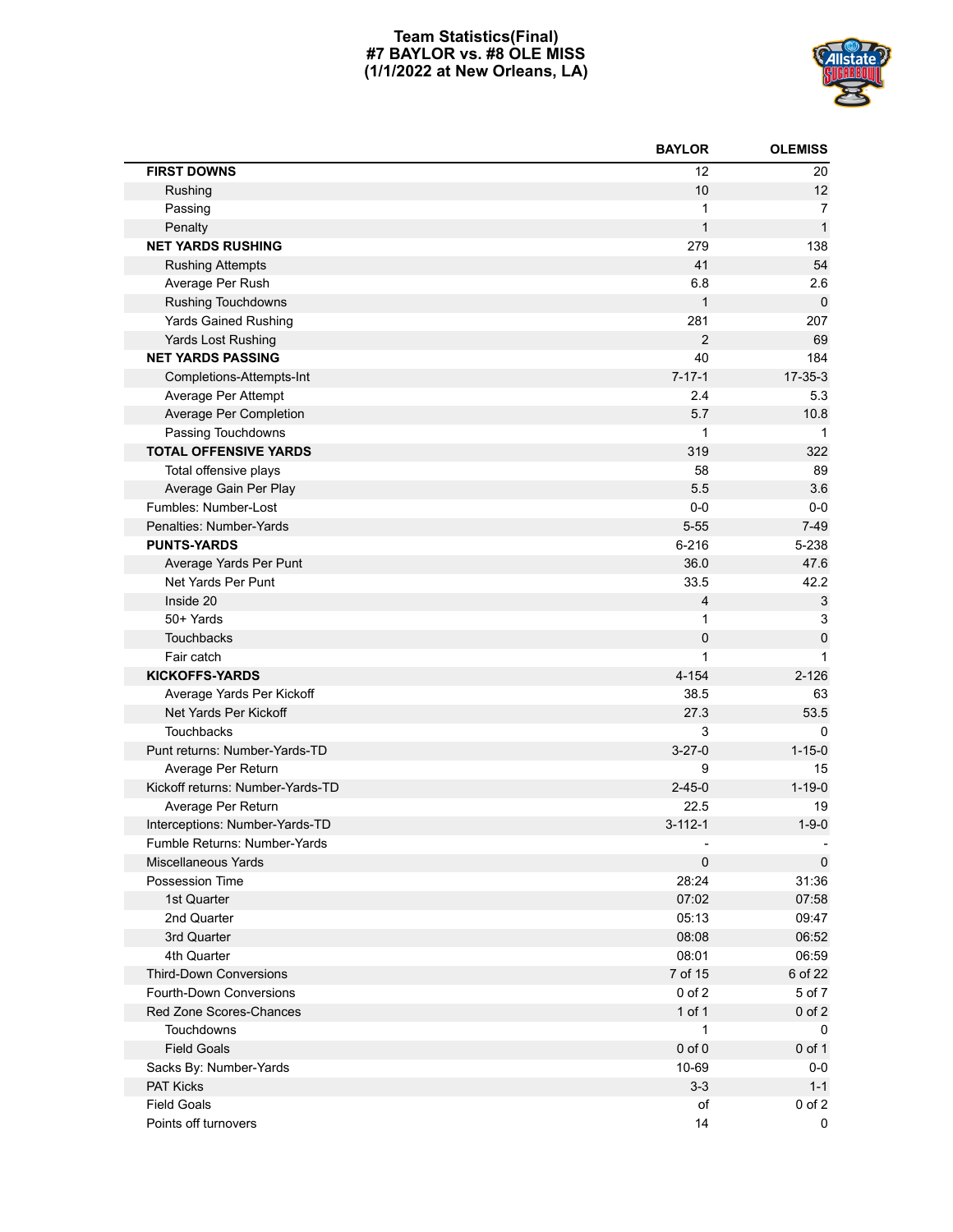## **Individual Statistics(Final) #7 BAYLOR vs. #8 OLE MISS (1/1/2022 at New Orleans, LA)**



## **BAYLOR OLE MISS**

| <b>Rushing</b>     |   | No.         | Gain           |                | Loss           | Net TD       |              | Lg            | Avg                     |                 | <b>Rushing</b>     |              | No.            | Gain        | Loss         |                | Net         | <b>TD</b> | Lg              |                |
|--------------------|---|-------------|----------------|----------------|----------------|--------------|--------------|---------------|-------------------------|-----------------|--------------------|--------------|----------------|-------------|--------------|----------------|-------------|-----------|-----------------|----------------|
| Smith, Abram       |   | 25          | 172            |                | 0              | 172          | 0            | 49            | 6.9                     |                 | Ealy, Jerrion      |              | 12             | 65          |              | 0              | 65          | 0         | 31              |                |
| Baldwin, Monara    |   | 1           | 48             |                | 0              | 48           | 1            | 48            |                         | 48              | Conner, Snoop      |              | 11             | 42          |              | 0              | 42          | 0         | 11              |                |
| Ebner, Trestan     |   | 5           | 33             |                | 0              | 33           | 0            | 17            | 6.6                     |                 | Corral, Matt       |              | $\overline{7}$ | 35          |              | 18             | 17          | 0         | 15              |                |
| Bohanon, Gerry     |   | 7           | 24             |                | 1              | 23           | 0            |               | 3.3<br>6                |                 | Drummond, D        |              | 3              | 16          |              | 0              | 16          | 0         | 10              |                |
| Doyle, Dillon      |   | 1           |                | 3              | 0              | 3            | 0            |               | 3                       | 3               | Parrish Jr, H      |              | 4              | 11          |              | 0              | 11          | 0         | 4               |                |
| Estrada, Drew      |   | 1           |                | 1              | 0              | 1            | 0            |               | 1                       | 1               | Altmyer, Luke      |              | 17             | 38          |              | 51             | $-13$       | 0         | 12              |                |
| <b>TEAM</b>        |   | 1           |                | 0              | 1              | $-1$         | 0            |               | 0                       | $-1$            | <b>Totals</b>      |              | 54             | 207         |              | 69             | 138         | 0         | 31              |                |
| <b>Totals</b>      |   | 41          | 281            |                | $\overline{2}$ | 279          | $\mathbf{1}$ | 49            | 6.8                     |                 |                    |              |                |             |              |                |             |           |                 |                |
| Passing            |   |             | $C-A-I$        | Yds            |                | TD           | Long         |               | <b>Sack</b>             |                 | <b>Passing</b>     |              |                | $C-A-I$     | Yds          |                | TD          | Long      |                 |                |
| Bohanon, Gerry     |   |             | $7 - 17 - 1$   | 40             |                | 1            |              | 10            |                         | 0               | Corral, Matt       |              |                | $2 - 6 - 1$ | 10           |                | 0           |           | 8               |                |
| <b>Totals</b>      |   |             | $7 - 17 - 1$   | 40             |                | $\mathbf{1}$ |              | 10            |                         | 0               | Altmyer, Luke      |              |                | 15-29-2     | 174          |                | 1           |           | 37              |                |
|                    |   |             |                |                |                |              |              |               |                         |                 | <b>Totals</b>      |              |                | $17-35-3$   | 184          |                | 1           |           | 37              |                |
| Receiving          |   |             | No.            | Yards          |                | TD           |              | Long          | Tgt                     |                 | <b>Receiving</b>   |              |                | No.         | Yards        |                | TD          |           | Long            |                |
| Estrada, Drew      |   |             | 2              |                | 14             | 0            |              | 10            |                         | 4               | Drummond, D        |              |                | 9           |              | 104            | 0           |           | 29              |                |
| Sneed, R.J.        |   |             | 2              |                | 10             | 0            |              |               | 9                       | 3               | Mingo, Jonathan    |              |                | 2           |              | 33             | 0           |           | 18              |                |
| Dabney, Drake      |   |             | 1              |                | 8              | 0            |              |               | 8                       | $\overline{c}$  | Ealy, Jerrion      |              |                | 2           |              | 4              | 0           |           |                 | $\overline{2}$ |
| Smith, Abram       |   |             | 1              |                | 6              | 0            |              |               | 6                       | 1               | Conner, Snoop      |              |                | 2           |              | 2              | 0           |           |                 | $\overline{2}$ |
| Thornton, T        |   |             | 1              |                | 2              | 1            |              |               | 2                       | 3               | Sanders, B         |              |                | 1           |              | 37             | 1           |           | 37              |                |
| <b>Totals</b>      |   |             | $\overline{7}$ |                | 40             | $\mathbf{1}$ |              | 10            |                         | $\overline{15}$ | Parrish Jr, H      |              |                | 1           |              | 4              | 0           |           |                 | $\overline{4}$ |
|                    |   |             |                |                |                |              |              |               |                         |                 | <b>Totals</b>      |              |                | 17          |              | 184            | 1           |           | $\overline{37}$ |                |
| <b>Punting</b>     |   | No.         | Yds            | Avg            |                | Long         |              | In20          | TВ                      |                 | <b>Punting</b>     |              | No.            | Yds         | Avg          |                | Long        |           | In20            |                |
| Power, Issac       |   | 6           | 216            | 36.0           |                | 59           |              |               | 4                       | 0               | Brown, Mac         |              | 5              | 238         | 47.6         |                | 58          |           |                 | 3              |
| <b>Totals</b>      |   | 6           | 216            | 36.0           |                | 59           |              |               | $\overline{\mathbf{4}}$ | $\overline{0}$  | <b>Totals</b>      |              | 5              | 238         | 47.6         |                | 58          |           |                 | 3              |
|                    |   | Punt        |                |                | <b>Kickoff</b> |              |              |               | <b>Intercept</b>        |                 |                    |              | Punt           |             |              | <b>Kickoff</b> |             |           | <b>Interc</b>   |                |
| <b>Returns</b>     |   | No Yds      | Lg             | No             | Yds            | Lg           |              | No            | Yds Lg                  |                 | <b>Returns</b>     | No           | Yds            | Lg          | No           | Yds            | Lg          |           | No              | Yd             |
| Walcott, Al        | 0 | $\mathbf 0$ | 0              | 0              | 0              | $\mathbf 0$  |              | 1             | 96                      | 96              | Battle, Miles      | 0            | 0              | 0           | 0            | 0              | 0           |           | 1               |                |
| Ebner, Trestan     | 3 | 27          | 12             | 1              | 27             | 27           |              | 0             | 0                       | 0               | Ealy, Jerrion      | 0            | 0              | 0           | 1            | 19             | 19          |           | 0               |                |
| Thornton, T        | 0 | 0           | $\Omega$       | 1              | 18             | 18           |              | 0             | 0                       | 0               | Drummond, D        | $\mathbf{1}$ | 15             | 15          | 0            | 0              | 0           |           | 0               |                |
| Woods, JT          | 0 | 0           | 0              | 0              | 0              | 0            |              | 2             | 16<br>-16               |                 | <b>Totals</b>      | 1            | 15             | 15          | $\mathbf{1}$ | 19             | 19          |           | 1               |                |
| <b>Totals</b>      | 3 | 27          | 12             | $\overline{2}$ | 45             | 27           |              | 3             | 112 96                  |                 |                    |              |                |             |              |                |             |           |                 |                |
| <b>Field goals</b> |   | Qtr         | <b>Time</b>    |                | <b>Dist</b>    |              |              | <b>Result</b> |                         |                 | <b>Field goals</b> |              | Qtr            | Time        | <b>Dist</b>  |                |             |           | <b>Result</b>   |                |
|                    |   |             |                |                |                |              |              |               |                         |                 | Nation, Cale       | 1st          |                | 01:48       |              | 49 yards       |             |           | missed          |                |
|                    |   |             |                |                |                |              |              |               |                         |                 | Nation, Cale       | 4th          |                | 13:09       |              | 35 yards       |             |           | missed          |                |
| <b>Kickoffs</b>    |   |             | Yards<br>No.   |                |                | Avg          |              | TВ            | <b>OB</b>               |                 | Kickoffs           |              | No.            | Yards       |              |                | Avg         |           | <b>TB</b>       | C              |
| Rauschenberg, N    |   | 4           |                | $154$ yards    |                | 38.5         |              | $\sqrt{3}$    | 0                       |                 | Costa, Caden       |              | 1              |             | 64 yards     |                | 64          |           | $\pmb{0}$       | C              |
|                    |   |             |                |                |                |              |              |               |                         |                 | Nation, Cale       |              | 1              |             | 62 yards     |                | 62          |           | 0               | C              |
| All-purpose        |   |             | Run            | Rcv            | <b>KR</b>      |              | PR IR        |               | <b>Total</b>            |                 | All-purpose        |              |                | Run         | <b>Rcv</b>   | KR             |             | PR IR     |                 |                |
| Smith, Abram       |   |             | 172            | 6              |                | 0            | $\mathbf 0$  | 0             | $\overline{178}$        |                 | Drummond, D        |              |                | 16          | 104          |                | $\mathbf 0$ | 15        | 0               |                |
| Walcott, Al        |   |             | 0              | 0              |                | 0            | 0            | 96            |                         | 96              | Ealy, Jerrion      |              |                | 65          | 4            | 19             |             | 0         | 0               |                |
| Ebner, Trestan     |   |             | 33             | 0              | 27             |              | 27           | 0             |                         | 87              | Conner, Snoop      |              |                | 42          | 2            |                | 0           | 0         | 0               |                |
| Baldwin, Monara    |   |             | 48             | 0              |                | $\pmb{0}$    | $\pmb{0}$    | 0             |                         | 48              | Sanders, B         |              |                | 0           | 37           |                | $\pmb{0}$   | 0         | $\pmb{0}$       |                |

**Rushing No. Gain Loss Net TD Lg Avg** Ealy, Jerrion 12 65 0 65 0 31 5.4 Conner, Snoop 11 42 0 42 0 11 3.8 Corral, Matt 7 35 18 17 0 15 2.4 Drummond, D 3 16 0 16 0 10 5.3 Parrish Jr, H 4 11 0 11 0 4 2.8 Altmyer, Luke 17 38 51 -13 0 12 -0.8 Totals 54 207 69 138 0 31 2.6 **Passing C-A-I Yds TD Long Sack** Corral, Matt 2-6-1 10 0 8 3 Altmyer, Luke 15-29-2 174 1 37 7 Totals 17-35-3 184 1 37 10 **Receiving No. Yards TD Long Tgt** Drummond, D 9 104 0 29 9 Mingo, Jonathan 2 33 0 18 3<br>
Ealy, Jerrion 2 4 0 2 2 Ealy, Jerrion 2 4 0 2 2<br>
Conner, Snoop 2 2 0 2 2 Conner, Snoop 2 2 2 0 2 2<br>
Sanders, B 37 1 37 5 Sanders, B<br>
Parrish Jr, H<br>
1 4 0 4 3 Parrish Jr, H 1 4 0 4 Totals 17 184 1 37 29 **Punting No. Yds Avg Long In20 TB** Brown, Mac 5 238 47.6 58 3 0 Totals 5 238 47.6 58 3 0 **Punt Kickoff Intercept**<br>No Yds Lg | No Yds Lg | No Yds Lg **Returns No Yds Lg No Yds Lg No Yds Lg** Battle, Miles 0 0 0 0 0 0 0 1 9 9 Ealy, Jerrion  $\begin{array}{ccccccc} 0 & 0 & 0 & 1 & 19 & 19 & 0 & 0 & 0 \end{array}$ Drummond, D  $1 15 15 0 0 0 0 0 0$ Totals 1 15 15 1 19 19 1 1 9 9 Nation, Cale 1st 01:48 49 yards missed Nation, Cale 4th 13:09 35 yards missed

| <b>Kickoffs</b> | No. | Yards |          |    | Avg       | тв | OВ           |
|-----------------|-----|-------|----------|----|-----------|----|--------------|
| Costa, Caden    | 1   |       | 64 yards | 64 |           | 0  | 0            |
| Nation, Cale    | 1   |       | 62 yards | 62 |           | 0  | 0            |
| All-purpose     |     | Run   | Rcv      | ΚR | <b>PR</b> | ΙR | <b>Total</b> |
| Drummond, D     |     | 16    | 104      | 0  | 15        | 0  | 135          |
| Ealy, Jerrion   |     | 65    | 4        | 19 | 0         | 0  | 88           |
| Conner, Snoop   |     | 42    | 2        | 0  | 0         | 0  | 44           |
| Sanders, B      |     | 0     | 37       | 0  | 0         | 0  | 37           |

FUMBLES: BAYLOR- . OLE MISS- .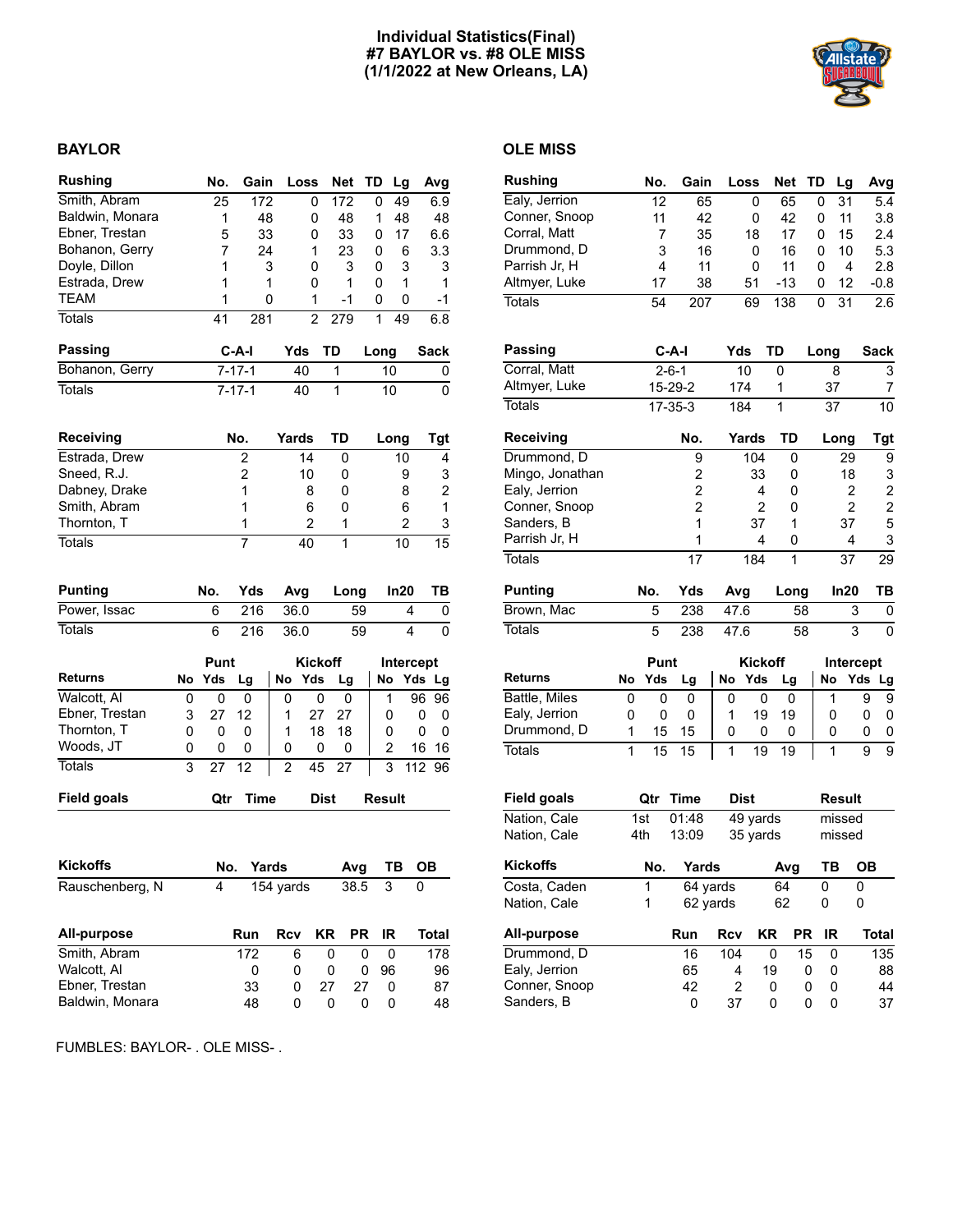## **Defensive Statistics(Final) #7 BAYLOR vs. #8 OLE MISS (1/1/2022 at New Orleans, LA)**



| #  | <b>BAYLOR</b>      | Solo                    | Ast              | <b>Total</b>     | Sacks-Yds                | <b>TFL-Yds</b>               | FF                       | FR-Yds                   | Int-Yds                  | <b>BrUp</b>                  | <b>Blks</b>                  | QBH                      |
|----|--------------------|-------------------------|------------------|------------------|--------------------------|------------------------------|--------------------------|--------------------------|--------------------------|------------------------------|------------------------------|--------------------------|
| 2  | Bernard, Terrel    | 11                      | 6                | 17               | $2.0 - 14$               | $2.0 - 14$                   |                          |                          |                          | 1                            |                              |                          |
| 5  | Doyle, Dillon      | 6                       | $\overline{c}$   | 8                |                          |                              |                          |                          | $\overline{a}$           | $\overline{\phantom{a}}$     |                              |                          |
| 55 | Garmon, Randolp    | 4                       | 3                | 7                | $1.0 - 7$                | $1.0 - 7$                    |                          |                          | $\overline{a}$           | $\overline{\phantom{a}}$     |                              |                          |
| 8  | Pitre, Jalen       | 2                       | 3                | 5                | $1.0 - 5$                | $1.0 - 5$                    | $\overline{\phantom{a}}$ |                          |                          | $\overline{\phantom{a}}$     |                              |                          |
| 54 | Utley, Brayden     | $\overline{2}$          | 3                | 5                | $1.0 - 8$                | $1.0 - 8$                    |                          |                          |                          | $\overline{a}$               |                              |                          |
| 62 | Ika, Siaki         | 3                       | $\overline{c}$   | 5                | $\overline{\phantom{a}}$ | $\overline{\phantom{a}}$     | $\overline{\phantom{a}}$ |                          | $\overline{\phantom{a}}$ | $\overline{\phantom{a}}$     |                              |                          |
| 22 | Woods, JT          | 3                       | $\mathbf{1}$     | 4                |                          |                              |                          |                          | $2 - 16$                 | 1                            |                              |                          |
| 37 | Milton, Mark       | 4                       | 0                | 4                |                          | $\overline{\phantom{a}}$     | $\overline{\phantom{a}}$ |                          | $\qquad \qquad -$        | 1                            | $\overline{\phantom{a}}$     | $\overline{\phantom{a}}$ |
| 45 | Jackson, Bryson    | 4                       | $\pmb{0}$        | 4                | $2.0 - 18$               | $2.0 - 18$                   | $\overline{a}$           |                          |                          | $\overline{\phantom{a}}$     |                              | $\overline{\phantom{a}}$ |
| 52 | Jones, Matt        | 3                       | 0                | 3                |                          | $\qquad \qquad \blacksquare$ | $\overline{\phantom{a}}$ |                          | $\overline{\phantom{a}}$ | 1                            | $\overline{\phantom{a}}$     | $\overline{\phantom{a}}$ |
| 90 | Franklin, TJ       | 2                       | 1                | 3                | ÷                        | ÷,                           |                          |                          |                          | $\overline{\phantom{a}}$     |                              |                          |
| 96 | Maxwell, Cole      | 3                       | 0                | 3                | $1.0 - 6$                | $1.0 - 6$                    | $\overline{\phantom{a}}$ | $\overline{\phantom{0}}$ | $\overline{\phantom{a}}$ | $\overline{\phantom{a}}$     | $\overline{\phantom{a}}$     | F                        |
| 13 | Jones, Qualan      | 1                       | 1                | 2                | $1.0 - 1$                | $1.0 - 1$                    |                          |                          |                          | $\overline{\phantom{a}}$     |                              | $\overline{\phantom{0}}$ |
| 42 | McVea, Jairon      | 0                       | $\overline{2}$   | $\overline{c}$   | $\overline{\phantom{a}}$ | $\overline{\phantom{a}}$     | $\overline{\phantom{a}}$ |                          | $\overline{\phantom{a}}$ | 1                            | $\overline{\phantom{a}}$     |                          |
| 1A | Johnson, L         | 1                       | 0                | 1                |                          |                              |                          |                          |                          | $\overline{\phantom{a}}$     |                              |                          |
| 1X | McCarty, AJ        | $\mathbf{1}$            | 0                | $\mathbf{1}$     |                          | $\overline{\phantom{a}}$     | $\overline{\phantom{a}}$ |                          |                          | $\overline{\phantom{a}}$     |                              |                          |
| 9  | Thornton, T        | 1                       | $\mathbf 0$      | 1                |                          | $\overline{a}$               | $\overline{\phantom{a}}$ |                          |                          | $\overline{\phantom{a}}$     | $\overline{a}$               |                          |
| 12 | Barnes, Kalon      | $\mathbf{1}$            | 0                | $\mathbf{1}$     |                          |                              | $\overline{\phantom{a}}$ |                          |                          | 1                            | $\overline{\phantom{a}}$     |                          |
| 59 | Mastrodicasa, M    | 0                       | 1                | 1                |                          |                              | $\overline{a}$           |                          |                          | $\overline{\phantom{a}}$     | $\overline{a}$               |                          |
| 91 | Saulin, Rob        | 0                       | $\mathbf{1}$     | $\mathbf{1}$     |                          | -                            | $\overline{\phantom{a}}$ |                          | $\overline{\phantom{a}}$ | $\overline{\phantom{a}}$     |                              |                          |
| 98 | Ogbonnaya, C       | 0                       | 1                | 1                |                          |                              |                          |                          |                          |                              |                              |                          |
| TM | <b>TEAM</b>        | 0                       | $\mathbf{1}$     | $\mathbf{1}$     | $\overline{\phantom{a}}$ | $\overline{\phantom{a}}$     | $\overline{\phantom{a}}$ | $\overline{\phantom{a}}$ | $\overline{\phantom{a}}$ | $\overline{\phantom{a}}$     | $\overline{\phantom{a}}$     |                          |
| 1C | Walcott, Al        |                         |                  |                  |                          |                              |                          |                          | $1 - 96$                 |                              |                              |                          |
| 3  | Texada, Raleigh    |                         |                  |                  |                          | $\overline{\phantom{a}}$     | $\overline{\phantom{a}}$ | $\overline{a}$           |                          | $\mathbf{1}$                 |                              |                          |
|    | <b>Totals</b>      | 52                      | 28               | 80               | 10-69                    | $9.0 - 59$                   | 0                        | $0-0$                    | $3 - 112$                | $\overline{7}$               | $\mathsf{O}\xspace$          | $\mathbf 0$              |
|    |                    |                         |                  |                  |                          |                              |                          |                          |                          |                              |                              |                          |
| #  | <b>OLE MISS</b>    | Solo                    | Ast              | <b>Total</b>     | Sacks-Yds                | <b>TFL-Yds</b>               | FF                       | FR-Yds                   | Int-Yds                  | <b>BrUp</b>                  | <b>Blks</b>                  | QBH                      |
|    | 44 Campbell, C     | 8                       | $\overline{2}$   | 10               |                          | ÷,                           | $\overline{a}$           |                          |                          |                              |                              |                          |
|    | 3B Reese, Otis     | 4                       | 1                | 5                | $\overline{\phantom{a}}$ | $\overline{a}$               |                          |                          |                          | $\overline{\phantom{a}}$     |                              |                          |
|    | 33 Johnson, Cedric | 3                       | $\overline{2}$   | 5                | $\blacksquare$           | $\blacksquare$               | $\overline{a}$           |                          |                          | $\overline{a}$               |                              |                          |
|    | 35 Robinson, Mark  | 3                       | $\mathbf{1}$     | 4                | $\overline{\phantom{a}}$ |                              | $\overline{a}$           |                          |                          |                              |                              |                          |
|    | 0B Henry, Lakia    | 3                       | $\mathbf 0$      | 3                | $\overline{\phantom{0}}$ | $\overline{\phantom{a}}$     | $\overline{a}$           |                          |                          |                              |                              |                          |
|    | 1B Springer, Jake  | 3                       | $\pmb{0}$        | 3                |                          |                              |                          |                          |                          | 1                            |                              |                          |
|    | 5B Prince, Deantre | 3                       | 0                | 3                | $\blacksquare$           | $\blacksquare$               | $\overline{a}$           |                          |                          | $\overline{a}$               |                              |                          |
|    | 20 Smith, Keidron  | 3                       | 0                | 3                |                          |                              |                          |                          |                          |                              |                              |                          |
|    | 27 Johnson, T      | 1                       | $\boldsymbol{2}$ | 3                | $\overline{\phantom{a}}$ | $\overline{a}$               |                          |                          | $\overline{\phantom{0}}$ | $\overline{\phantom{0}}$     |                              |                          |
|    | 2L Leonard, Deane  | $\mathbf{1}$            | $\mathbf{1}$     | $\sqrt{2}$       | $\overline{\phantom{a}}$ | $\overline{a}$               |                          | $\overline{a}$           | $\overline{\phantom{a}}$ | 3                            | $\overline{\phantom{a}}$     |                          |
|    | 21 Finley, A.J.    | $\overline{\mathbf{c}}$ | 0                | $\mathbf 2$      | $\overline{\phantom{0}}$ | $\frac{1}{2}$                | $\overline{\phantom{a}}$ | $\overline{a}$           | $\blacksquare$           | 1                            | $\blacksquare$               |                          |
|    | 25 Parrish Jr, H   | $\overline{c}$          | $\pmb{0}$        | $\sqrt{2}$       | $\overline{\phantom{a}}$ | $\overline{\phantom{a}}$     | $\overline{\phantom{a}}$ | $\overline{a}$           | $\overline{\phantom{a}}$ | $\qquad \qquad -$            | $\overline{\phantom{a}}$     |                          |
|    | 36 Cistrunk, A     | $\overline{\mathbf{c}}$ | $\pmb{0}$        | $\boldsymbol{2}$ | $\overline{\phantom{a}}$ | $\overline{\phantom{a}}$     | $\overline{\phantom{a}}$ | $\overline{a}$           | $\overline{\phantom{a}}$ | $\qquad \qquad \blacksquare$ | $\overline{\phantom{a}}$     | $\overline{\phantom{a}}$ |
|    | 4B Knight, Tylan   | $\mathbf{1}$            | $\pmb{0}$        | $\mathbf{1}$     | $\overline{\phantom{0}}$ | $\qquad \qquad \blacksquare$ | $\overline{a}$           | $\overline{a}$           | $\overline{\phantom{a}}$ | $\overline{\phantom{0}}$     |                              |                          |
| 6  | Battle, Miles      | 1                       | $\pmb{0}$        | $\mathbf 1$      | $\overline{\phantom{a}}$ | $\frac{1}{2}$                | $\overline{\phantom{a}}$ | $\overline{a}$           | $1-9$                    | $\blacksquare$               | $\overline{\phantom{0}}$     |                          |
|    | 7B Williams, Sam   |                         |                  |                  |                          |                              |                          |                          |                          |                              |                              |                          |
|    |                    | $\mathbf{1}$            | $\pmb{0}$        | 1                | $\overline{\phantom{a}}$ | $1.0 - 1$                    | $\overline{\phantom{a}}$ |                          | $\overline{\phantom{a}}$ | $\overline{\phantom{0}}$     | -                            |                          |
| 91 | Iton, Isaiah       | 1                       | 0                | 1                | $\blacksquare$           | $\qquad \qquad -$            | $\overline{a}$           | $\overline{a}$           | $\overline{\phantom{a}}$ | $\qquad \qquad \blacksquare$ | $\qquad \qquad \blacksquare$ | Ξ.                       |
|    | 55 Hill, KD        | 0                       | $\mathbf{1}$     | 1                | $\overline{\phantom{a}}$ | $\qquad \qquad -$            | $\overline{\phantom{a}}$ | $\overline{a}$           | $\overline{\phantom{a}}$ | $\qquad \qquad \blacksquare$ | $\qquad \qquad \blacksquare$ |                          |
|    | 96 Brown, Mac      | 1                       | 0                | $\mathbf 1$      | $\overline{\phantom{a}}$ | $\frac{1}{2}$                | $\overline{\phantom{a}}$ | $\blacksquare$           | $\overline{\phantom{a}}$ | $\qquad \qquad \blacksquare$ | $\overline{\phantom{0}}$     |                          |
|    | <b>Totals</b>      | 43                      | 10               | 53               | $0-0$                    | $1.0 - 1$                    | $\pmb{0}$                | $0-0$                    | $1 - 9$                  | 5                            | 0                            | $\pmb{0}$                |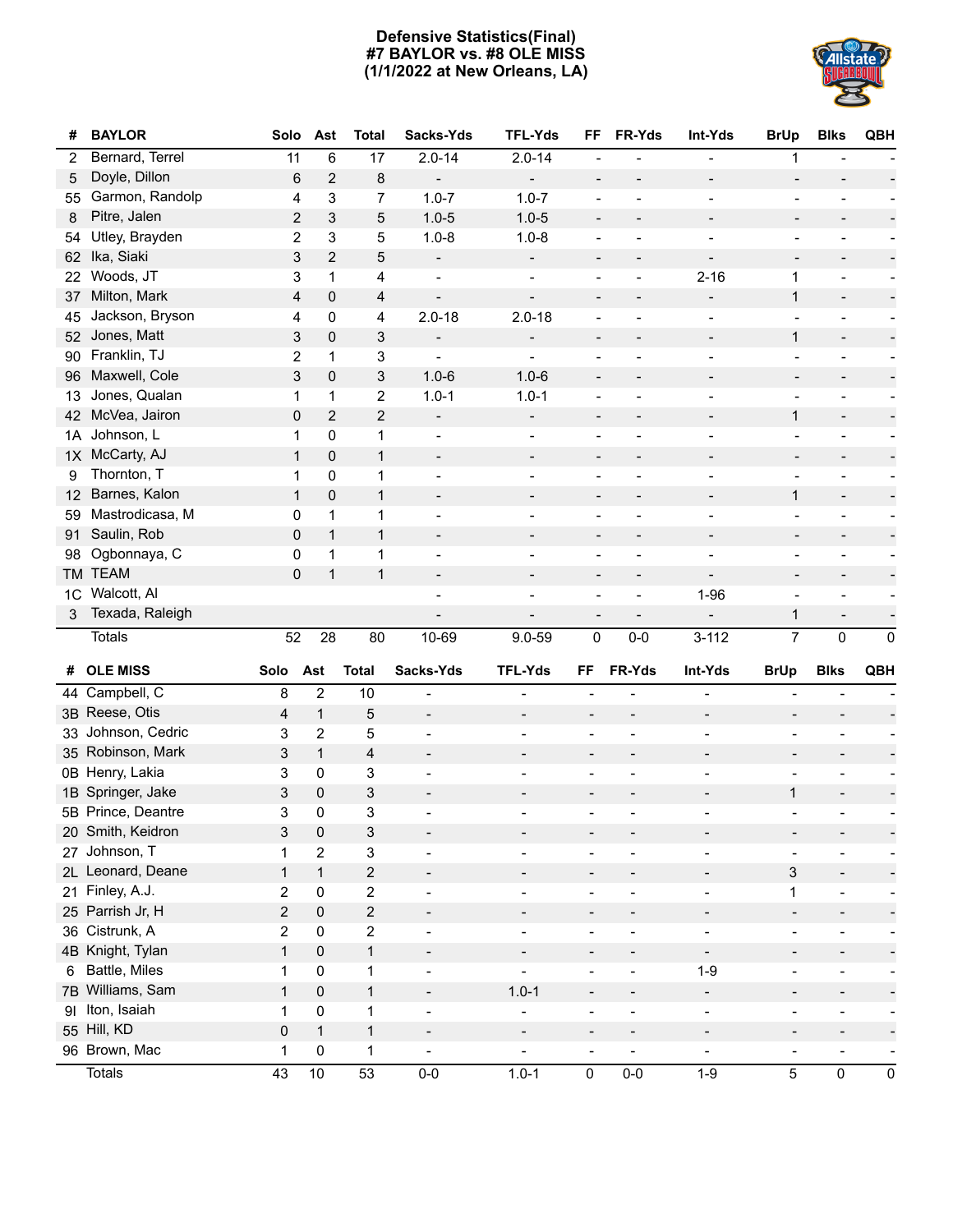## **Participation Report(Final) #7 BAYLOR vs. #8 OLE MISS (1/1/2022 at New Orleans, LA)**



## **BAYLOR**

## **OLE MISS**

| Pos       | ##             | <b>OFFENSE</b>  | Pos        | ## | <b>OFFENSE</b>  |
|-----------|----------------|-----------------|------------|----|-----------------|
| <b>WR</b> | 0              | Sneed, R.J.     | WR         | 0A | Pearson, Jahcou |
| RT        | 5E             | Randolph, G     | <b>WR</b>  | 1A | Mingo, Jonathan |
| <b>RB</b> | $\overline{7}$ | Smith, Abram    | QB         | 2A | Corral, Matt    |
| <b>WR</b> | 9              | Thornton, T     | <b>RB</b>  | 9A | Ealy, Jerrion   |
| QB        | 11             | Bohanon, Gerry  | <b>WR</b>  | 11 | Drummond, D     |
| TE.       | 43             | Power, Issac    | <b>WR</b>  | 13 | Sanders, B      |
| <b>RG</b> | 63             | Miller, Grant   | C          | 51 | Umana, Orlando  |
| LG        | 64             | Keith, Khalil   | RG         | 54 | Warren, Caleb   |
| С         | 66             | Gall, Jacob     | LT         | 64 | Broeker, Nick   |
| LT        | 76             | Galvin, Connor  | LG         | 73 | Acker, Eli      |
| TE        | 89             | Dabney, Drake   | <b>RT</b>  | 78 | James, Jeremy   |
|           |                |                 |            |    |                 |
| Pos       | ##             | <b>DEFENSE</b>  | <b>Pos</b> | ## | <b>DEFENSE</b>  |
| LB        | 1A             | Johnson, L      | LB         | 0Β | Henry, Lakia    |
| СB        | 1 <sup>C</sup> | Walcott, Al     | SS         | 1B | Springer, Jake  |
| LB        | 2              | Bernard, Terrel | СB         | 2L | Leonard, Deane  |
| LB        | 8              | Pitre, Jalen    | <b>NB</b>  | 3B | Reese, Otis     |
| СB        | 12             | Barnes, Kalon   | CB         | 5B | Prince, Deantre |
| <b>NB</b> | 22             | Woods, JT       | DE         | 7В | Williams, Sam   |
| S         | 42             | McVea, Jairon   | FS         | 21 | Finley, A.J.    |
| S         | 52             | Jones, Matt     | DB         | 27 | Johnson, T      |
| Е         | 54             | Utley, Brayden  | DE         | 33 | Johnson, Cedric |
| N         | 62             | Ika, Siaki      | LB         | 44 | Campbell, C     |

## **BAYLOR:**

**OLE MISS:**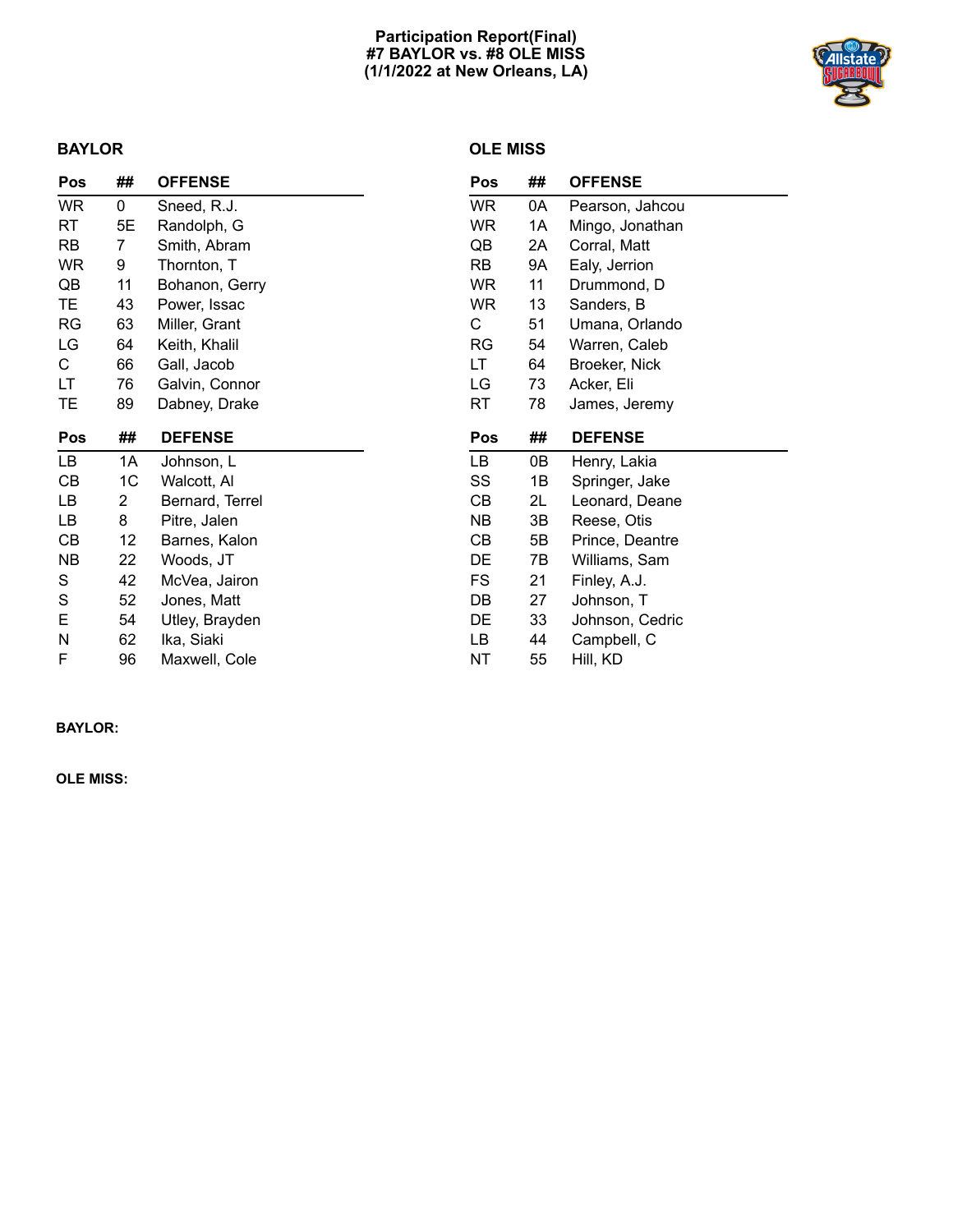## **Drive Chart (By Team)(Final) #7 BAYLOR vs. #8 OLE MISS (1/1/2022 at New Orleans, LA)**



|               |                 |                   | <b>Drive Started</b> |                 |                  | <b>Drive Ended</b> | <b>Consumed</b> |               |            |
|---------------|-----------------|-------------------|----------------------|-----------------|------------------|--------------------|-----------------|---------------|------------|
| Team          | Qtr             | Spot              | Time                 | <b>Obtained</b> | <b>Spot</b>      | Time               | <b>How lost</b> | <b>PI-Yds</b> | <b>TOP</b> |
| <b>BAYLOR</b> | 1st             | BAYLOR38          | 14:27                | <b>INT</b>      | BAYLOR47         | 13:03              | <b>DOWNS</b>    | $4 - 9$       | 1:24       |
| <b>BAYLOR</b> | 1st             | BAYLOR08          | 10:15                | <b>PUNT</b>     | BAYLOR25         | 06:25              | <b>PUNT</b>     | $5 - 17$      | 3:50       |
| <b>BAYLOR</b> | 1st             | BAYLOR32          | 01:48                | <b>FGA</b>      | BAYLOR40         | 14:55              | <b>DOWNS</b>    | $4 - 8$       | 1:53       |
| <b>BAYLOR</b> | 2 <sub>nd</sub> | <b>IOLEMISS00</b> | 10:16                | <b>INT</b>      | <b>OLEMISS00</b> | 10:16              | *TD             | $10 - 0$      | 0:00       |
| <b>BAYLOR</b> | 2nd             | BAYLOR05          | 08:12                | <b>PUNT</b>     | <b>OLEMISS42</b> | 04:59              | <b>PUNT</b>     | $4 - 53$      | 3:13       |
| <b>BAYLOR</b> | 2 <sub>nd</sub> | <b>OLEMISS39</b>  | 02:31                | <b>PUNT</b>     | <b>OLEMISS38</b> | 01:31              | <b>PUNT</b>     | $3 - 1$       | 1:00       |
| <b>BAYLOR</b> | 2nd             | BAYLOR14          | 00:55                | <b>PUNT</b>     | BAYLOR46         | 00:00              | <b>HALF</b>     | $3 - 32$      | 0:55       |
| <b>BAYLOR</b> | 3rd             | BAYLOR33          | 15:00                | KO.             | BAYLOR38         | 14:02              | <b>PUNT</b>     | $3 - 5$       | 0:58       |
| <b>BAYLOR</b> | 3rd             | BAYLOR40          | 12:17                | <b>PUNT</b>     | <b>OLEMISS45</b> | 11:01              | <b>PUNT</b>     | 4 - 15        | 1:16       |
| <b>BAYLOR</b> | 3rd             | BAYLOR21          | 09:13                | KO.             | <b>OLEMISS30</b> | 03:19              | <b>INT</b>      | $11 - 49$     | 5:54       |
| <b>BAYLOR</b> | 4th             | BAYLOR20          | 13:09                | <b>FGA</b>      | OLEMISS00        | 11:14              | *TD             | $5 - 80$      | 1:55       |
| <b>BAYLOR</b> | 4th             | <b>OLEMISS15</b>  | 09:58                | <b>INT</b>      | <b>OLEMISS00</b> | 07:24              | *TD             | $5 - 15$      | 2:34       |
| <b>BAYLOR</b> | 4th             | BAYLOR36          | 04:52                | <b>DOWNS</b>    | <b>OLEMISS43</b> | 01:58              | <b>PUNT</b>     | $6 - 21$      | 2:54       |
| <b>BAYLOR</b> | 4th             | <b>OLEMISS37</b>  | 00:38                | <b>DOWNS</b>    | <b>OLEMISS38</b> | 00:00              | <b>HALF</b>     | $1 - -1$      | 0:38       |

|                      | 1st     | 2nd   | 3rd     | 4th     | 1st   | 2nd   |       |
|----------------------|---------|-------|---------|---------|-------|-------|-------|
| <b>BAYLOR</b>        | Qtr     | Qtr   | Qtr     | Qtr     | Half  | Half  | Total |
| Time of possession   | 07:02   | 05:13 | 08:08   | 08:01   | 12:15 | 16:09 | 28:24 |
| 3rd down conversions | $0 - 2$ | 1-4   | $3 - 5$ | $3 - 4$ | 1-6   | $6-9$ | 7-15  |
| 4th down conversions | 0-1     | 0-1   | 0-0     | $0 - 0$ | 0-2   | 0-0   | 0-2   |

| <b>Drive Started</b> |                                       |                      |       |                 |         |                  |         | <b>Drive Ended</b> |                 |           | <b>Consumed</b> |  |  |
|----------------------|---------------------------------------|----------------------|-------|-----------------|---------|------------------|---------|--------------------|-----------------|-----------|-----------------|--|--|
| Team                 | Qtr                                   | <b>Spot</b>          | Time  | <b>Obtained</b> |         | Spot             |         | Time               | <b>How lost</b> | PI-Yds    | <b>TOP</b>      |  |  |
| <b>OLEMISS</b>       | 1st                                   | OLEMISS25            | 15:00 | KO              |         | OLEMISS25        |         | 14:27              | <b>INT</b>      | $2 - 0$   | 0:33            |  |  |
| <b>OLEMISS</b>       | 1st                                   | BAYLOR47             | 13:03 | <b>DOWNS</b>    |         | BAYLOR41         |         | 10:15              | <b>PUNT</b>     | $5 - 6$   | 2:48            |  |  |
| <b>OLEMISS</b>       | 1st                                   | <b>OLEMISS31</b>     | 06:25 | <b>PUNT</b>     |         | BAYLOR32         |         | 01:48              | <b>FGA</b>      | $14 - 37$ | 4:37            |  |  |
| <b>OLEMISS</b>       | 2 <sub>nd</sub>                       | BAYLOR40             | 14:55 | <b>DOWNS</b>    |         | BAYLOR12         |         | 10:16              | <b>INT</b>      | $10 - 28$ | 4:39            |  |  |
| <b>OLEMISS</b>       | 2nd                                   | OLEMISS25            | 10:16 | KO              |         | OLEMISS44        |         | 08:12              | <b>PUNT</b>     | $6 - 19$  | 2:04            |  |  |
| <b>OLEMISS</b>       | 2nd                                   | <b>OLEMISS08</b>     | 04:59 | <b>PUNT</b>     |         | <b>OLEMISS15</b> |         | 02:31              | <b>PUNT</b>     | $6 - 7$   | 2:28            |  |  |
| <b>OLEMISS</b>       | 2nd                                   | OLEMISS16            | 01:31 | <b>PUNT</b>     |         | OLEMISS25        |         | 00:55              | <b>PUNT</b>     | $3 - 9$   | 0:36            |  |  |
| <b>OLEMISS</b>       | 3rd                                   | <b>OLEMISS14</b>     | 14:02 | <b>PUNT</b>     |         | <b>OLEMISS23</b> |         | 12:17              | <b>PUNT</b>     | $5 - 9$   | 1:45            |  |  |
| <b>OLEMISS</b>       | 3rd                                   | OLEMISS28            | 11:01 | <b>PUNT</b>     |         | BAYLOR00         |         | 09:13              | *TD             | $6 - 72$  | 1:48            |  |  |
| <b>OLEMISS</b>       | 3rd                                   | <b>OLEMISS09</b>     | 03:19 | <b>INT</b>      |         | <b>BAYLOR17</b>  |         | 13:09              | <b>FGA</b>      | $13 - 74$ | 5:10            |  |  |
| <b>OLEMISS</b>       | 4th                                   | OLEMISS25            | 11:14 | KO              |         | OLEMISS18        |         | 09:58              | <b>INT</b>      | $3 - -7$  | 1:16            |  |  |
| <b>OLEMISS</b>       | 4th                                   | <b>OLEMISS25</b>     | 07:24 | KO              |         | BAYLOR36         |         | 04:52              | <b>DOWNS</b>    | $11 - 39$ | 2:32            |  |  |
| <b>OLEMISS</b>       | 4th                                   | OLEMISS07            | 01:58 | <b>PUNT</b>     |         | <b>OLEMISS37</b> |         | 00:38              | <b>DOWNS</b>    | $7 - 30$  | 1:20            |  |  |
|                      |                                       |                      |       | 1st             | 2nd     | 3rd              | 4th     | 1st                | 2nd             |           |                 |  |  |
|                      | <b>OLE MISS</b><br>Time of possession |                      |       | Qtr             | Qtr     | Qtr              | Qtr     | Half               | Half            | Total     |                 |  |  |
|                      |                                       |                      |       | 07:58           | 09:47   | 06:52            | 06:59   | 17:45              | 13:51           | 31:36     |                 |  |  |
|                      |                                       | 3rd down conversions |       | $0 - 4$         | $2 - 7$ | $2 - 3$          | $2 - 8$ | $2 - 11$           | $4 - 11$        | $6 - 22$  |                 |  |  |
|                      | 4th down conversions                  |                      |       |                 | $1 - 1$ | $0-0$            | $2 - 4$ | $3 - 3$            | $2 - 4$         | $5 - 7$   |                 |  |  |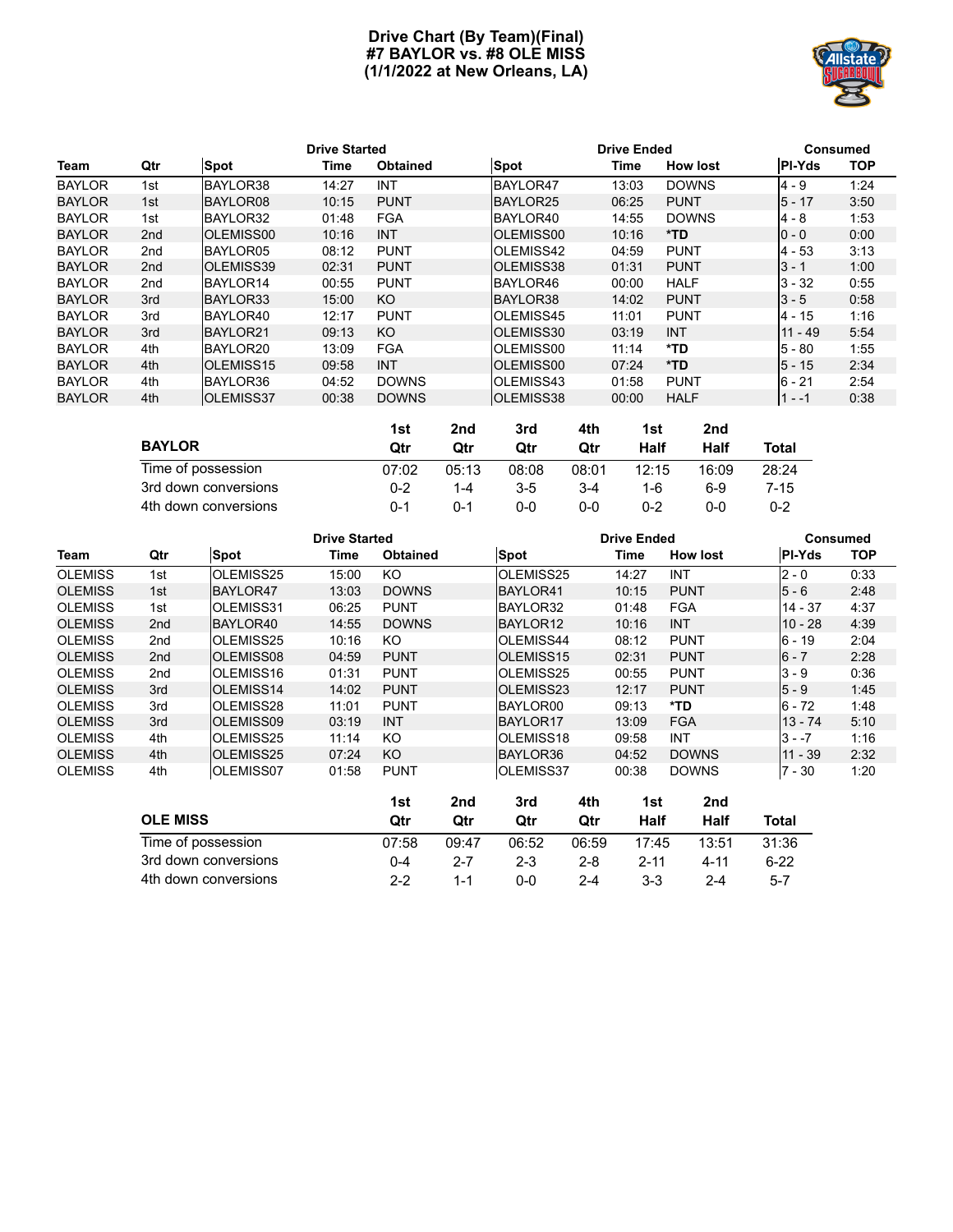## **Drive Chart (By Quarter)(Final) #7 BAYLOR vs. #8 OLE MISS (1/1/2022 at New Orleans, LA)**



|                |                 |             | <b>Drive Started</b> |                 |                 | <b>Drive Ended</b> |                 | <b>Consumed</b> |            |  |
|----------------|-----------------|-------------|----------------------|-----------------|-----------------|--------------------|-----------------|-----------------|------------|--|
| Team           | Qtr             | <b>Spot</b> | Time                 | <b>Obtained</b> | <b>Spot</b>     | Time               | <b>How lost</b> | <b>PI-Yds</b>   | <b>TOP</b> |  |
| <b>OLEMISS</b> | 1st             | OLEMISS25   | 15:00                | KO              | OLEMISS25       | 14:27              | <b>INT</b>      | $2 - 0$         | 0:33       |  |
| <b>BAYLOR</b>  | 1st             | BAYLOR38    | 14:27                | <b>INT</b>      | BAYLOR47        | 13:03              | <b>DOWNS</b>    | $4 - 9$         | 1:24       |  |
| <b>OLEMISS</b> | 1st             | BAYLOR47    | 13:03                | <b>DOWNS</b>    | BAYLOR41        | 10:15              | <b>PUNT</b>     | $5 - 6$         | 2:48       |  |
| <b>BAYLOR</b>  | 1st             | BAYLOR08    | 10:15                | <b>PUNT</b>     | BAYLOR25        | 06:25              | <b>PUNT</b>     | $5 - 17$        | 3:50       |  |
| <b>OLEMISS</b> | 1st             | OLEMISS31   | 06:25                | <b>PUNT</b>     | BAYLOR32        | 01:48              | <b>FGA</b>      | 14 - 37         | 4:37       |  |
| <b>BAYLOR</b>  | 1st             | BAYLOR32    | 01:48                | <b>FGA</b>      | BAYLOR40        | 14:55              | <b>DOWNS</b>    | $4 - 8$         | 1:53       |  |
| <b>OLEMISS</b> | 2nd             | BAYLOR40    | 14:55                | <b>DOWNS</b>    | BAYLOR12        | 10:16              | INT             | $10 - 28$       | 4:39       |  |
| <b>BAYLOR</b>  | 2 <sub>nd</sub> | OLEMISS00   | 10:16                | <b>INT</b>      | OLEMISS00       | 10:16              | *TD             | $0 - 0$         | 0:00       |  |
| <b>OLEMISS</b> | 2 <sub>nd</sub> | OLEMISS25   | 10:16                | KO              | OLEMISS44       | 08:12              | <b>PUNT</b>     | $6 - 19$        | 2:04       |  |
| <b>BAYLOR</b>  | 2 <sub>nd</sub> | BAYLOR05    | 08:12                | <b>PUNT</b>     | OLEMISS42       | 04:59              | <b>PUNT</b>     | $4 - 53$        | 3:13       |  |
| <b>OLEMISS</b> | 2 <sub>nd</sub> | OLEMISS08   | 04:59                | <b>PUNT</b>     | OLEMISS15       | 02:31              | <b>PUNT</b>     | $6 - 7$         | 2:28       |  |
| <b>BAYLOR</b>  | 2 <sub>nd</sub> | OLEMISS39   | 02:31                | <b>PUNT</b>     | OLEMISS38       | 01:31              | <b>PUNT</b>     | $3 - 1$         | 1:00       |  |
| <b>OLEMISS</b> | 2nd             | OLEMISS16   | 01:31                | <b>PUNT</b>     | OLEMISS25       | 00:55              | <b>PUNT</b>     | $3 - 9$         | 0:36       |  |
| <b>BAYLOR</b>  | 2nd             | BAYLOR14    | 00:55                | <b>PUNT</b>     | BAYLOR46        | 00:00              | <b>HALF</b>     | $3 - 32$        | 0:55       |  |
| <b>BAYLOR</b>  | 3rd             | BAYLOR33    | 15:00                | KO              | BAYLOR38        | 14:02              | <b>PUNT</b>     | $3 - 5$         | 0:58       |  |
| <b>OLEMISS</b> | 3rd             | OLEMISS14   | 14:02                | <b>PUNT</b>     | OLEMISS23       | 12:17              | <b>PUNT</b>     | $5 - 9$         | 1:45       |  |
| <b>BAYLOR</b>  | 3rd             | BAYLOR40    | 12:17                | <b>PUNT</b>     | OLEMISS45       | 11:01              | <b>PUNT</b>     | 4 - 15          | 1:16       |  |
| <b>OLEMISS</b> | 3rd             | OLEMISS28   | 11:01                | <b>PUNT</b>     | <b>BAYLOR00</b> | 09:13              | *TD             | $6 - 72$        | 1:48       |  |
| <b>BAYLOR</b>  | 3rd             | BAYLOR21    | 09:13                | KO              | OLEMISS30       | 03:19              | INT             | $11 - 49$       | 5:54       |  |
| <b>OLEMISS</b> | 3rd             | OLEMISS09   | 03:19                | <b>INT</b>      | BAYLOR17        | 13:09              | <b>FGA</b>      | $13 - 74$       | 5:10       |  |
| <b>BAYLOR</b>  | 4th             | BAYLOR20    | 13:09                | <b>FGA</b>      | OLEMISS00       | 11:14              | *TD             | $5 - 80$        | 1:55       |  |
| <b>OLEMISS</b> | 4th             | OLEMISS25   | 11:14                | KO              | OLEMISS18       | 09:58              | <b>INT</b>      | $3 - -7$        | 1:16       |  |
| <b>BAYLOR</b>  | 4th             | OLEMISS15   | 09:58                | <b>INT</b>      | OLEMISS00       | 07:24              | *TD             | $5 - 15$        | 2:34       |  |
| <b>OLEMISS</b> | 4th             | OLEMISS25   | 07:24                | <b>KO</b>       | BAYLOR36        | 04:52              | <b>DOWNS</b>    | $11 - 39$       | 2:32       |  |
| <b>BAYLOR</b>  | 4th             | BAYLOR36    | 04:52                | <b>DOWNS</b>    | OLEMISS43       | 01:58              | <b>PUNT</b>     | $6 - 21$        | 2:54       |  |
| <b>OLEMISS</b> | 4th             | OLEMISS07   | 01:58                | <b>PUNT</b>     | OLEMISS37       | 00:38              | <b>DOWNS</b>    | $7 - 30$        | 1:20       |  |
| <b>BAYLOR</b>  | 4th             | OLEMISS37   | 00:38                | <b>DOWNS</b>    | OLEMISS38       | 00:00              | <b>HALF</b>     | $1 - -1$        | 0:38       |  |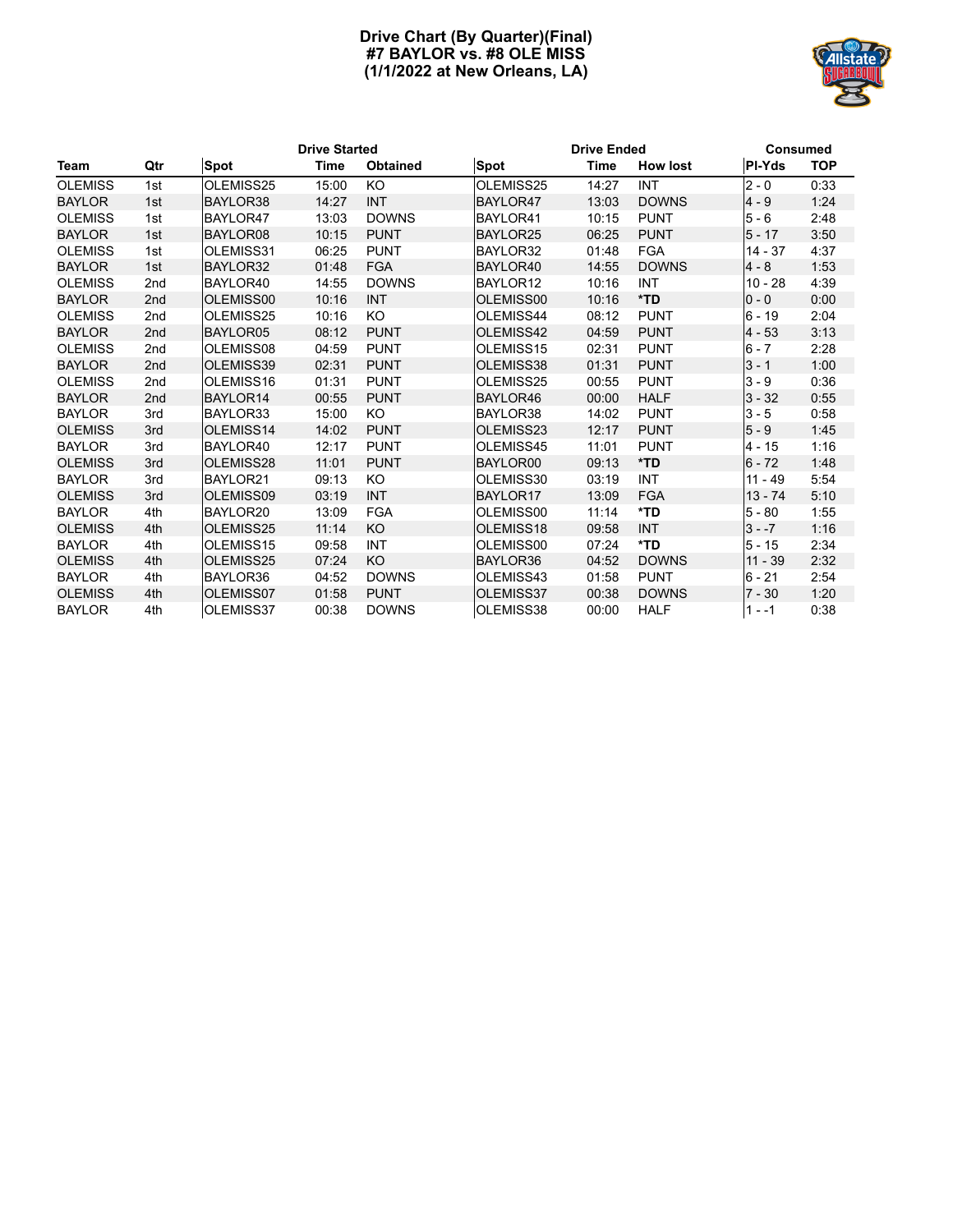## **Play-by-Play Summary (1st quarter) #7 BAYLOR vs. #8 OLE MISS (1/1/2022 at New Orleans, LA)**



*Ole Miss wins the toss and will receive; Baylor will kick off and defend the North goal.*

1-10 BAYLOR35 Start of 1st quarter, clock 15:00, BAYLOR ball on BAYLOR35. [15:00]

Rauschenberg, N kickoff 59 yards to the OLEMISS6, Ealy, Jerrion return 19 yards to the OLEMISS25 (McCarty, AJ).

1-10 OLEMISS25 Ealy, Jerrion rush for no gain to the OLEMISS25 (Jones, Matt).

2-10 OLEMISS25 Corral, Matt pass intercepted by Woods, JT at the BAYLOR38, Woods, JT return 0 yards to the BAYLOR38.

*Drive Summary: 2 plays, 0 yards, 0:33*

#### **BAYLOR drive start at 14:27.**

1-10 BAYLOR38 Smith, Abram rush for no gain to the BAYLOR38 (Campbell, C).

- 2-10 BAYLOR38 Smith, Abram rush for 8 yards to the BAYLOR46 (Johnson, Cedric).
- 3-2 BAYLOR46 Bohanon, Gerry pass incomplete to Holmes, Gavin (Springer, Jake).

4-2 BAYLOR46 Timeout OLE MISS, clock 13:08. [13:08]

4-2 BAYLOR46 Bohanon, Gerry pass complete to Sneed, R.J. for 1 yard to the BAYLOR47 (Finley, A.J.).

*Drive Summary: 4 plays, 9 yards, 1:24*

#### **OLE MISS drive start at 13:03.**

1-10 BAYLOR47 Corral, Matt pass complete to Drummond, D for 8 yards to the BAYLOR39 (Maxwell, Cole).

2-2 BAYLOR39 Drummond, D rush for 5 yards to the BAYLOR34, 1ST DOWN OLEMISS (Maxwell, Cole).

1-10 BAYLOR34 Corral, Matt sacked for loss of 7 yards to the BAYLOR41 (Garmon, Randolp).

2-17 BAYLOR41 Ealy, Jerrion rush for 3 yards to the BAYLOR38 (Ika, Siaki;Pitre, Jalen).

3-14 BAYLOR38 Corral, Matt pass complete to Ealy, Jerrion for 2 yards to the BAYLOR36 (Bernard, Terrel).

4-12 BAYLOR36 PENALTY OLEMISS delay of game 5 yards to the BAYLOR41.

4-17 BAYLOR41 Brown, Mac punt 33 yards to the BAYLOR8, fair catch by Ebner, Trestan.

*Drive Summary: 5 plays, 6 yards, 2:48*

#### **BAYLOR drive start at 10:15.**

| 1-10    | BAYLOR08 Smith, Abram rush for 7 yards to the BAYLOR15 (Reese, Otis:Campbell, C).                                                                               |   |
|---------|-----------------------------------------------------------------------------------------------------------------------------------------------------------------|---|
| $2 - 3$ | BAYLOR15 Bohanon, Gerry rush for 5 yards to the BAYLOR20, 1ST DOWN BAYLOR (Campbell, C).                                                                        | R |
| 1-10    | BAYLOR20 Bohanon, Gerry pass complete to Thornton, T for 11 yards to the BAYLOR31, PENALTY BAYLOR holding<br>(Keith, Khalil) 10 yards to the BAYLOR10, NO PLAY. |   |
|         | 1-20 BAYLOR10 Smith, Abram rush for 8 yards to the BAYLOR18 (Johnson, T;Leonard, Deane).                                                                        |   |
|         | 2-12 BAYLOR18 Bohanon, Gerry pass complete to Estrada, Drew for 4 yards to the BAYLOR22.                                                                        |   |
| 3-8     | BAYLOR22 Bohanon, Gerry rush for 3 yards to the BAYLOR25 (Henry, Lakia).                                                                                        |   |
| 4-5     | BAYLOR25 Power, Issac punt 59 yards to the OLEMISS16, Drummond, D return 15 yards to the OLEMISS31, out-of-                                                     |   |
|         | bounds (Doyle, Dillon).                                                                                                                                         |   |
|         | Drive Summary: 5 plays, 17 yards, 3:50                                                                                                                          |   |

#### **OLE MISS drive start at 06:25.**

|                                                                        | R.                                                                                                                                                                                                                                                                                                                                                                                                                                                                                                                                                                                                                                                                                                                                                                                                                                                                                                                                                                                                                                                                                                                                                                      |
|------------------------------------------------------------------------|-------------------------------------------------------------------------------------------------------------------------------------------------------------------------------------------------------------------------------------------------------------------------------------------------------------------------------------------------------------------------------------------------------------------------------------------------------------------------------------------------------------------------------------------------------------------------------------------------------------------------------------------------------------------------------------------------------------------------------------------------------------------------------------------------------------------------------------------------------------------------------------------------------------------------------------------------------------------------------------------------------------------------------------------------------------------------------------------------------------------------------------------------------------------------|
|                                                                        | R.                                                                                                                                                                                                                                                                                                                                                                                                                                                                                                                                                                                                                                                                                                                                                                                                                                                                                                                                                                                                                                                                                                                                                                      |
|                                                                        |                                                                                                                                                                                                                                                                                                                                                                                                                                                                                                                                                                                                                                                                                                                                                                                                                                                                                                                                                                                                                                                                                                                                                                         |
| Previous play was a forced fumble and recovery by Baylor. (overturned) |                                                                                                                                                                                                                                                                                                                                                                                                                                                                                                                                                                                                                                                                                                                                                                                                                                                                                                                                                                                                                                                                                                                                                                         |
|                                                                        |                                                                                                                                                                                                                                                                                                                                                                                                                                                                                                                                                                                                                                                                                                                                                                                                                                                                                                                                                                                                                                                                                                                                                                         |
|                                                                        |                                                                                                                                                                                                                                                                                                                                                                                                                                                                                                                                                                                                                                                                                                                                                                                                                                                                                                                                                                                                                                                                                                                                                                         |
|                                                                        | R.                                                                                                                                                                                                                                                                                                                                                                                                                                                                                                                                                                                                                                                                                                                                                                                                                                                                                                                                                                                                                                                                                                                                                                      |
| Jairon).                                                               | R                                                                                                                                                                                                                                                                                                                                                                                                                                                                                                                                                                                                                                                                                                                                                                                                                                                                                                                                                                                                                                                                                                                                                                       |
|                                                                        |                                                                                                                                                                                                                                                                                                                                                                                                                                                                                                                                                                                                                                                                                                                                                                                                                                                                                                                                                                                                                                                                                                                                                                         |
|                                                                        |                                                                                                                                                                                                                                                                                                                                                                                                                                                                                                                                                                                                                                                                                                                                                                                                                                                                                                                                                                                                                                                                                                                                                                         |
|                                                                        |                                                                                                                                                                                                                                                                                                                                                                                                                                                                                                                                                                                                                                                                                                                                                                                                                                                                                                                                                                                                                                                                                                                                                                         |
|                                                                        |                                                                                                                                                                                                                                                                                                                                                                                                                                                                                                                                                                                                                                                                                                                                                                                                                                                                                                                                                                                                                                                                                                                                                                         |
| Corral was injured on the play.                                        |                                                                                                                                                                                                                                                                                                                                                                                                                                                                                                                                                                                                                                                                                                                                                                                                                                                                                                                                                                                                                                                                                                                                                                         |
|                                                                        | OLEMISS31 Parrish Jr, H rush for 2 yards to the OLEMISS33 (Franklin, TJ;Saulin, Rob).<br>OLEMISS33 Corral, Matt pass incomplete (Jones, Matt).<br>OLEMISS33 Corral, Matt rush for 7 yards to the OLEMISS40 (Bernard, Terrel).<br>OLEMISS40 Corral, Matt rush for 1 yard to the OLEMISS41, 1ST DOWN OLEMISS (Bernard, Terrel).<br>OLEMISS41 Corral, Matt rush for 12 yards to the BAYLOR47, 1ST DOWN OLEMISS.<br>BAYLOR47 Corral, Matt pass incomplete to Parrish Jr, H (Woods, JT).<br>BAYLOR47 Parrish Jr, H rush for 2 yards to the BAYLOR45 (Doyle, Dillon).<br>BAYLOR45 Parrish Jr. H rush for 3 yards to the BAYLOR42 (Doyle, Dillon).<br>BAYLOR42 Corral, Matt rush for 15 yards to the BAYLOR27, 1ST DOWN OLEMISS (Pitre, Jalen; TEAM).<br>BAYLOR27 Conner, Snoop rush for 11 yards to the BAYLOR16, 1ST DOWN OLEMISS (Bernard, Terrel; McVea,<br>BAYLOR16 PENALTY OLEMISS false start (Broeker, Nick) 5 yards to the BAYLOR21.<br>BAYLOR21 Corral, Matt pass incomplete to Sanders, B.<br>BAYLOR21 Corral, Matt sacked for loss of 5 yards to the BAYLOR26 (Pitre, Jalen).<br>BAYLOR26 Corral, Matt sacked for loss of 6 yards to the BAYLOR32 (Maxwell, Cole). |

4-26 BAYLOR32 Nation, Cale field goal attempt from 49 MISSED - short, spot at BAYLOR32, clock 01:48. [01:48] *Drive Summary: 14 plays, 37 yards, 4:37*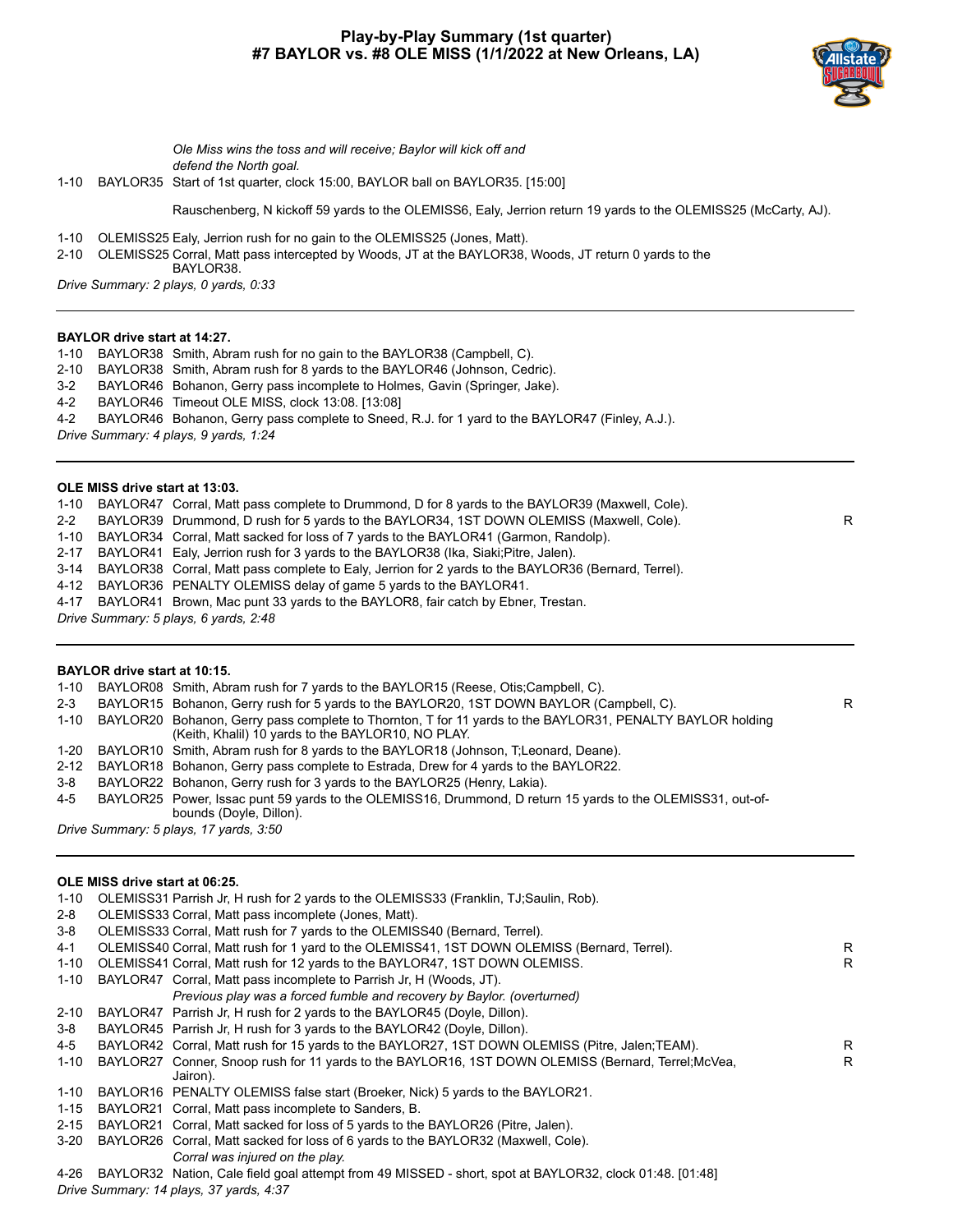#### **BAYLOR drive start at 01:48.**

- 1-10 BAYLOR32 Bohanon, Gerry rush for 6 yards to the BAYLOR38 (Campbell, C).
- 2-4 BAYLOR38 Ebner, Trestan rush for 1 yard to the BAYLOR39 (Reese, Otis).
- 3-3 BAYLOR39 Smith, Abram rush for 1 yard to the BAYLOR40 (Henry, Lakia).

## **END OF 1ST QUARTER: BAYLOR 0, OLE MISS 0**

|                        | Time                | 1st Downs<br>Conversions |  |  |  |     |         |           |                  |           |
|------------------------|---------------------|--------------------------|--|--|--|-----|---------|-----------|------------------|-----------|
| <b>Quarter Summary</b> | Score Poss R P X T  |                          |  |  |  | 3rd | 4th     | Rushing   | Passing          | Penalties |
| <b>BAYLOR</b>          | 07:02 1 0 0 1 0-2   |                          |  |  |  |     | $0 - 1$ | 9-39      | $2 - 3 - 0 - 5$  | $1 - 10$  |
| OLE MISS               | $07:58$ 5 0 0 5 0-4 |                          |  |  |  |     | $2 - 2$ | $14 - 43$ | $2 - 6 - 1 - 10$ | $2 - 10$  |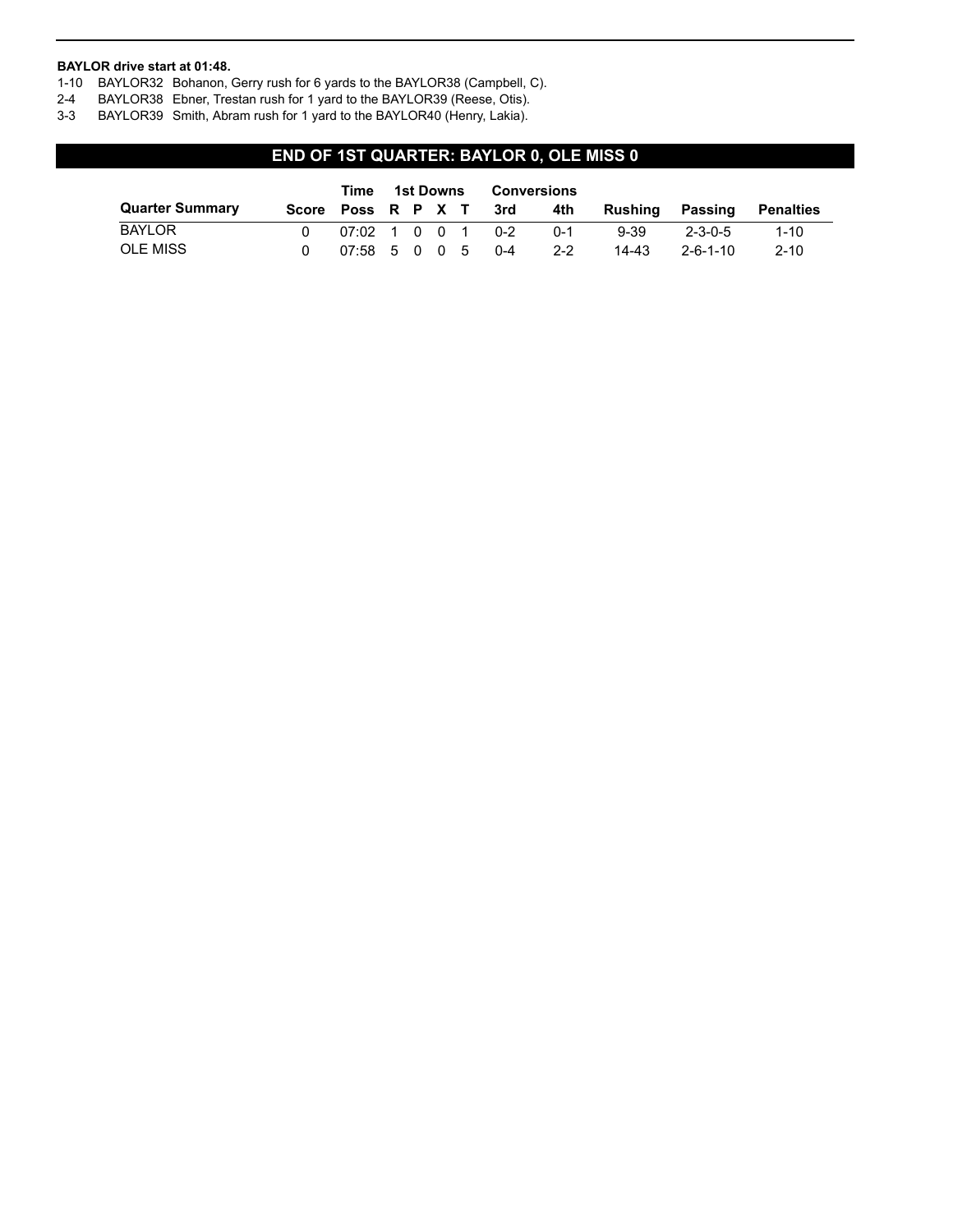#### **Quickie Statistics (1st Quarter only) #7 BAYLOR vs. #8 OLE MISS (1/1/2022 at New Orleans, LA)**



|                                   | <b>BAYLOR</b> | <b>OLEMISS</b> |
|-----------------------------------|---------------|----------------|
| Score                             | 0             | 0              |
| <b>FIRST DOWNS</b>                | 1             | 5              |
| <b>RUSHES-YARDS (NET)</b>         | $9 - 39$      | $14 - 43$      |
| <b>PASSING-YARDS (NET)</b>        | 5             | 10             |
| Passes Att-Comp-Int               | $3 - 2 - 0$   | $6 - 2 - 1$    |
| <b>TOTAL OFFENSE PLAYS-YARDS</b>  | $12 - 44$     | $20 - 53$      |
| <b>Fumble Returns-Yards</b>       | $0 - 0$       | $0 - 0$        |
| <b>Punt Returns-Yards</b>         | $0 - 0$       | $1 - 15$       |
| Kickoff Returns-Yards             | $0 - 0$       | $1 - 19$       |
| <b>Interception Returns-Yards</b> | $1 - 0$       | $0 - 0$        |
| Punts (Number-Avg)                | $1 - 59.0$    | $1 - 33.0$     |
| Fumbles-Lost                      | $0 - 0$       | $0-0$          |
| Penalties-Yards                   | $1 - 10$      | $2 - 10$       |
| Possession Time                   | 07:02         | 07:58          |
| <b>Third-Down Conversions</b>     | $0 - 2$       | $0 - 4$        |
| <b>Fourth-Down Conversions</b>    | $0 - 1$       | $2 - 2$        |

#### **BAYLOR OLE MISS**

| <b>Rushing</b>                 | No. | Gain           | Loss             | Net             | TD<br>Avg                            | Lg                | <b>Rushing</b>              | No.            | Gain               | Loss         | Net              | TD              | Avg                                     |                        |
|--------------------------------|-----|----------------|------------------|-----------------|--------------------------------------|-------------------|-----------------------------|----------------|--------------------|--------------|------------------|-----------------|-----------------------------------------|------------------------|
| Smith, Abram                   | 5   | 24             | 0                | $\overline{24}$ | 0<br>4.8                             | 8                 | Ealy, Jerrion               | $\overline{2}$ | 3                  | $\Omega$     | 3                | $\Omega$        | 1.5                                     | $\frac{Lg}{3}$         |
| Ebner, Trestan                 |     | 1              | 0                | $\mathbf 1$     | $\begin{matrix} 0 \\ 0 \end{matrix}$ | $\mathbf{1}$<br>1 | Conner, Snoop               | 1              | 11                 | 0            | 11               | 0               | 11                                      | 11                     |
| Bohanon, Gerry                 | 3   | 14             | $\overline{0}$   | 14              | 4.7                                  | 6                 | Corral, Matt                | 4              | 35                 | $\mathbf 0$  | 35               | $\mathbf 0$     | $\begin{array}{c} 8.8 \\ 5 \end{array}$ | $\frac{15}{5}$         |
|                                |     |                |                  |                 |                                      |                   | Drummond, D                 | 1              | 5                  | $\Omega$     | 5                | $\mathbf{0}$    |                                         |                        |
| Passing                        |     | $C-A-I$        | Yds              | TD              | Lg                                   | Sack              | Passing                     |                | $C-A-I$            | Yds          | TD               | <u>Lg</u>       |                                         | <b>Sack</b>            |
| Bohanon, Gerry                 |     | $2 - 2 - 0$    | 5                | $\overline{0}$  | $\boldsymbol{4}$                     | $\Omega$          | Corral. Matt                |                | $2 - 4 - 1$        | -8           | $\overline{0}$   | $\overline{8}$  |                                         |                        |
| Receiving                      |     | No.            | Yards            | TD              | Tgt                                  | Lg                | Receiving                   |                | No.                | Yards        |                  | TD              | Tgt                                     | $\frac{\text{Lg}}{8}$  |
| Sneed, R.J.                    |     |                | 1                | 0               |                                      |                   | Drummond, D                 |                |                    |              | 8                | 0               |                                         |                        |
| Estrada, Drew                  |     | 1              | 4                | $\Omega$        |                                      | 4                 | Ealy, Jerrion               |                |                    |              | $\overline{2}$   | $\Omega$        |                                         | $\overline{2}$         |
| <b>Punting</b>                 | No. | Yds            | Avg              | Lng             | In20                                 | TВ                | <b>Punting</b>              | No.            | Yds                | Avg          | Lng              |                 | In20                                    | $\frac{TB}{0}$         |
| Power, Issac                   | 1   | 59             | 59.0             | 59              | $\Omega$                             | $\overline{0}$    | Brown, Mac                  |                | 33                 | 33.0         | $\overline{33}$  |                 |                                         |                        |
| <b>Punt Returns</b>            |     | No.            |                  | Yards           | <b>TD</b>                            | Lg                | <b>Punt Returns</b>         |                | No.                |              | Yards            |                 | TD                                      | $\frac{\text{Lg}}{15}$ |
|                                |     |                |                  |                 |                                      |                   | Drummond. D                 |                |                    |              |                  | $\overline{15}$ | $\overline{0}$                          |                        |
| <b>Kick Returns</b>            |     | No.            |                  | Yards           | <b>TD</b>                            | Lg                | <b>Kick Returns</b>         |                | No.                |              | Yards            |                 | TD                                      | $\frac{\text{Lg}}{19}$ |
|                                |     |                |                  |                 |                                      |                   | Ealy, Jerrion               |                |                    |              |                  | 19              | $\Omega$                                |                        |
| <b>Tackles</b>                 |     | UA-A           | <b>Total</b>     |                 | <b>Sacks</b>                         | <b>TFL</b>        | <b>Tackles</b>              |                | UA-A               | <b>Total</b> |                  | <b>Sacks</b>    |                                         | <b>TFL</b>             |
| Bernard, Terrel                |     | $3 - 1$        | $\overline{3.5}$ |                 | 0.0                                  | 0.0               | Campbell, C                 |                | $3-1$              |              | $\overline{3.5}$ |                 | 0.0                                     | 0.0                    |
| Doyle, Dillon<br>Maxwell, Cole |     | $3-0$<br>$3-0$ | 3.0<br>3.0       |                 | 0.0<br>1.0                           | 0.0<br>1.0        | Henry, Lakia<br>Reese, Otis |                | $2 - 0$<br>$1 - 1$ |              | 2.0<br>1.5       |                 | 0.0<br>0.0                              | 0.0                    |
| Pitre, Jalen                   |     | $1 - 2$        | 2.0              |                 | 1.0                                  | 1.0               | Finley, A.J.                |                | $1 - 0$            |              | 1.0              |                 | 0.0                                     | 0.0<br>0.0             |
| McCarty, AJ                    |     | $1 - 0$        | 1.0              |                 | 0.0                                  | 0.0               | Johnson, Cedric             |                | $1 - 0$            |              | 1.0              |                 | 0.0                                     | 0.0                    |
| Jones, Matt                    |     | $1 - 0$        | 1.0              |                 | 0.0                                  | 0.0               | Leonard, Deane              |                | $0 - 1$            |              | 0.5              |                 | 0.0                                     | 0.0                    |
| Garmon, Randolp                |     | $1 - 0$        | 1.0              |                 | 1.0                                  | 1.0               | Johnson, T                  |                | $0 - 1$            |              | 0.5              |                 | 0.0                                     | 0.0                    |
| McVea, Jairon                  |     | $0 - 1$        | 0.5              |                 | 0.0                                  | 0.0               |                             |                |                    |              |                  |                 |                                         |                        |
| Qtr                            |     | <b>Time</b>    |                  |                 | <b>Scoring Play</b>                  |                   |                             |                |                    |              |                  | V-H             |                                         |                        |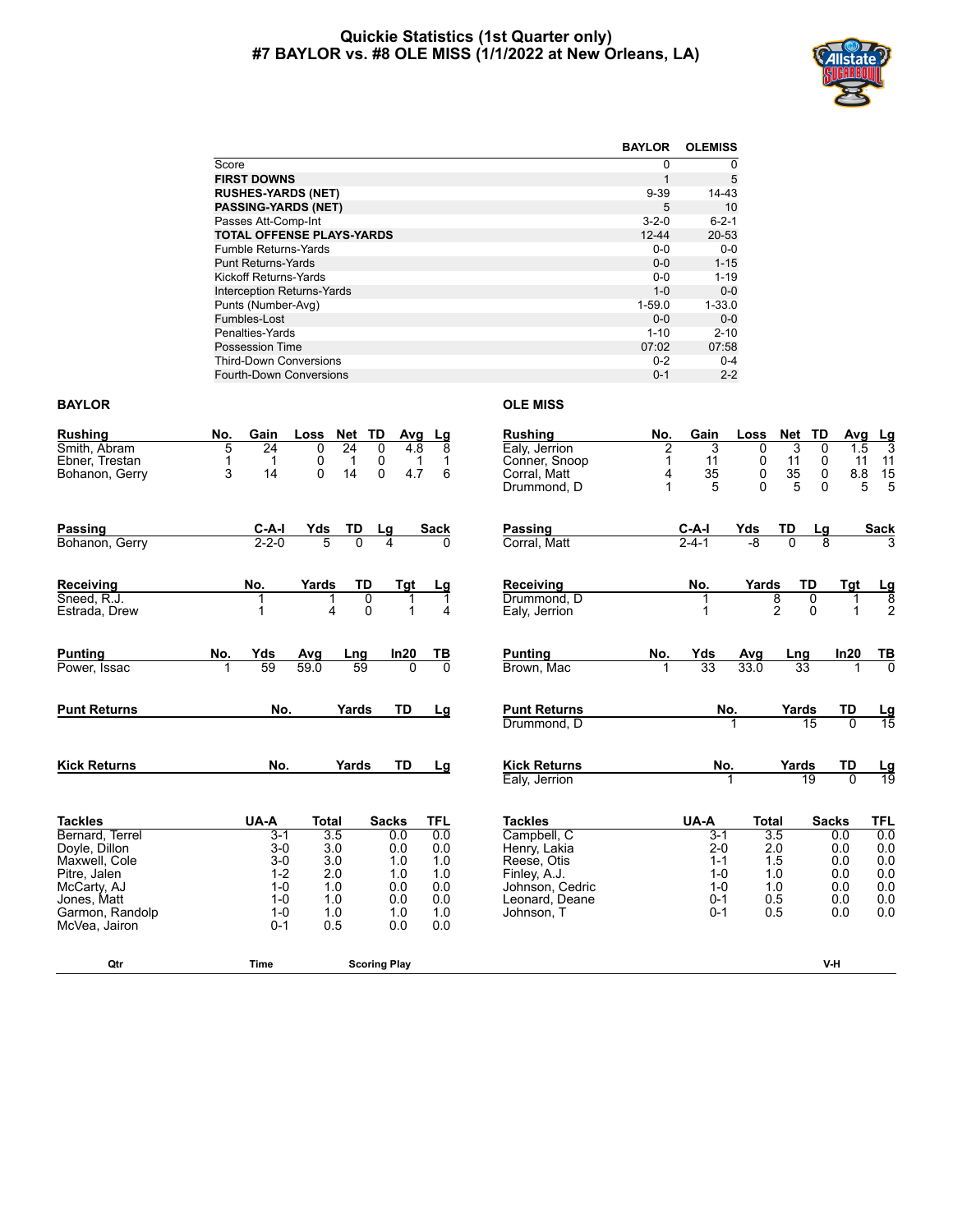## **Play-by-Play Summary (2nd quarter) #7 BAYLOR vs. #8 OLE MISS (1/1/2022 at New Orleans, LA)**



P

4-2 BAYLOR40 Start of 2nd quarter, clock 15:00. [15:00]

4-2 BAYLOR40 Smith, Abram rush for no gain to the BAYLOR40 (Campbell, C;Johnson, T). *Drive Summary: 4 plays, 8 yards, 1:53*

|          | OLE MISS drive start at 14:55. |                                                                                                                                                                  |    |
|----------|--------------------------------|------------------------------------------------------------------------------------------------------------------------------------------------------------------|----|
|          |                                | #7 Altmyer in at QB                                                                                                                                              |    |
| 1-10     |                                | BAYLOR40 Altmyer, Luke pass incomplete to 1, PENALTY OLEMISS ineligible downfield on pass off-setting,<br>PENALTY BAYLOR pass interference off-setting, NO PLAY. |    |
| 1-10     |                                | BAYLOR40 Ealy, Jerrion rush for 3 yards to the BAYLOR37 (Garmon, Randolp).                                                                                       |    |
| $2 - 7$  |                                | BAYLOR37 Altmyer, Luke pass complete to Drummond, D for 1 yard to the BAYLOR36 (Garmon, Randolp).                                                                |    |
| 3-6      |                                | BAYLOR36 Ealy, Jerrion rush for 8 yards to the BAYLOR28, 1ST DOWN OLEMISS (Woods, JT).                                                                           | R. |
| $1 - 10$ |                                | BAYLOR28 Ealy, Jerrion rush for 1 yard to the BAYLOR27 (McVea, Jairon; Garmon, Randolp).                                                                         |    |
| $2-9$    |                                | BAYLOR27 Conner, Snoop rush for 1 yard to the BAYLOR26 (Doyle, Dillon).                                                                                          |    |
| $3-8$    |                                | BAYLOR26 Conner, Snoop rush for 4 yards to the BAYLOR22 (Bernard, Terrel; Garmon, Randolp).                                                                      |    |
| $4 - 4$  |                                | BAYLOR22 Altmyer, Luke rush for 7 yards to the BAYLOR15, 1ST DOWN OLEMISS.                                                                                       | R. |
| $1 - 10$ |                                | BAYLOR15 Conner, Snoop rush for 3 yards to the BAYLOR12 (Bernard, Terrel; Utley, Brayden).                                                                       |    |
|          |                                | Baylor's Utley was injured on the play.                                                                                                                          |    |
| $2 - 7$  |                                | BAYLOR12 Altmyer, Luke pass complete to Drummond, D for no gain to the BAYLOR12 (Doyle, Dillon).                                                                 |    |
| $3 - 7$  |                                | BAYLOR12 Altmyer, Luke pass intercepted by Walcott, AI at the BAYLOR4, Walcott, AI return 96 yards to the<br>OLEMISS0, TOUCHDOWN, clock 10:16. [10:16]           |    |
|          |                                | Drive Summary: 10 plays, 28 yards, 4:39                                                                                                                          |    |

**1-0 OLEMISS03 Hankins, Isaiah kick attempt good.**

## **BAYLOR 7, OLE MISS 0**

*Drive Summary: 0 plays, 0 yards, 0:00*

Rauschenberg, N kickoff 65 yards to the OLEMISS0, touchback.

#### **OLE MISS drive start at 10:16.**

1-10 OLEMISS25 Altmyer, Luke pass complete to Parrish Jr, H for 4 yards to the OLEMISS29 (Franklin, TJ).

- 2-6 OLEMISS29 Parrish Jr, H rush for 4 yards to the OLEMISS33 (Utley, Brayden;Pitre, Jalen).
- 3-2 OLEMISS33 Drummond, D rush for 10 yards to the OLEMISS43, 1ST DOWN OLEMISS (Bernard, Terrel). R
- 1-10 OLEMISS43 Altmyer, Luke rush for 1 yard to the OLEMISS44 (Woods, JT).
- 2-9 OLEMISS44 Altmyer, Luke pass incomplete to Parrish Jr, H (Texada, Raleigh).
- 3-9 OLEMISS44 Altmyer, Luke pass incomplete to Pearson, Jahcou (Milton, Mark).
- 4-9 OLEMISS44 Brown, Mac punt 51 yards to the BAYLOR5, out-of-bounds.

*Drive Summary: 6 plays, 19 yards, 2:04*

#### **BAYLOR drive start at 08:12.**

- 1-10 BAYLOR05 Smith, Abram rush for 49 yards to the OLEMISS46, 1ST DOWN BAYLOR (Springer, Jake). R
- 1-10 OLEMISS46 Smith, Abram rush for no gain to the OLEMISS46 (Reese, Otis;Smith, Keidron), PENALTY BAYLOR holding (Keith, Khalil) 10 yards to the BAYLOR44, NO PLAY.
- 1-20 BAYLOR44 Bohanon, Gerry pass complete to Estrada, Drew for 10 yards to the OLEMISS46.
- 2-10 OLEMISS46 Estrada, Drew rush for 1 yard to the OLEMISS45 (Reese, Otis).
- 3-9 OLEMISS45 Bohanon, Gerry rush for 3 yards to the OLEMISS42 (Campbell, C).
- 4-6 OLEMISS42 Power, Issac punt 34 yards to the OLEMISS8, downed.

*Drive Summary: 4 plays, 53 yards, 3:13*

#### **OLE MISS drive start at 04:59.**

- 1-10 OLEMISS08 Altmyer, Luke rush for no gain to the OLEMISS8 (Garmon, Randolp).
- 2-10 OLEMISS08 PENALTY OLEMISS false start (Warren, Caleb) 4 yards to the OLEMISS4.
- 2-14 OLEMISS04 Altmyer, Luke pass complete to Mingo, Jonathan for 18 yards to the OLEMISS22, 1ST DOWN OLEMISS, out-of-bounds.
- 1-10 OLEMISS22 Ealy, Jerrion rush for 1 yard to the OLEMISS23 (Ika, Siaki;Mastrodicasa, M).
- 2-9 OLEMISS23 Altmyer, Luke pass incomplete.
- 3-9 OLEMISS23 Altmyer, Luke sacked for loss of 10 yards to the OLEMISS13, PENALTY OLEMISS intentional grounding (Altmyer, Luke) 0 yards to the OLEMISS13, 3rd and 19, OLEMISS ball on OLEMISS13.
- 3-19 OLEMISS13 Altmyer, Luke pass complete to Ealy, Jerrion for 2 yards to the OLEMISS15 (Bernard, Terrel).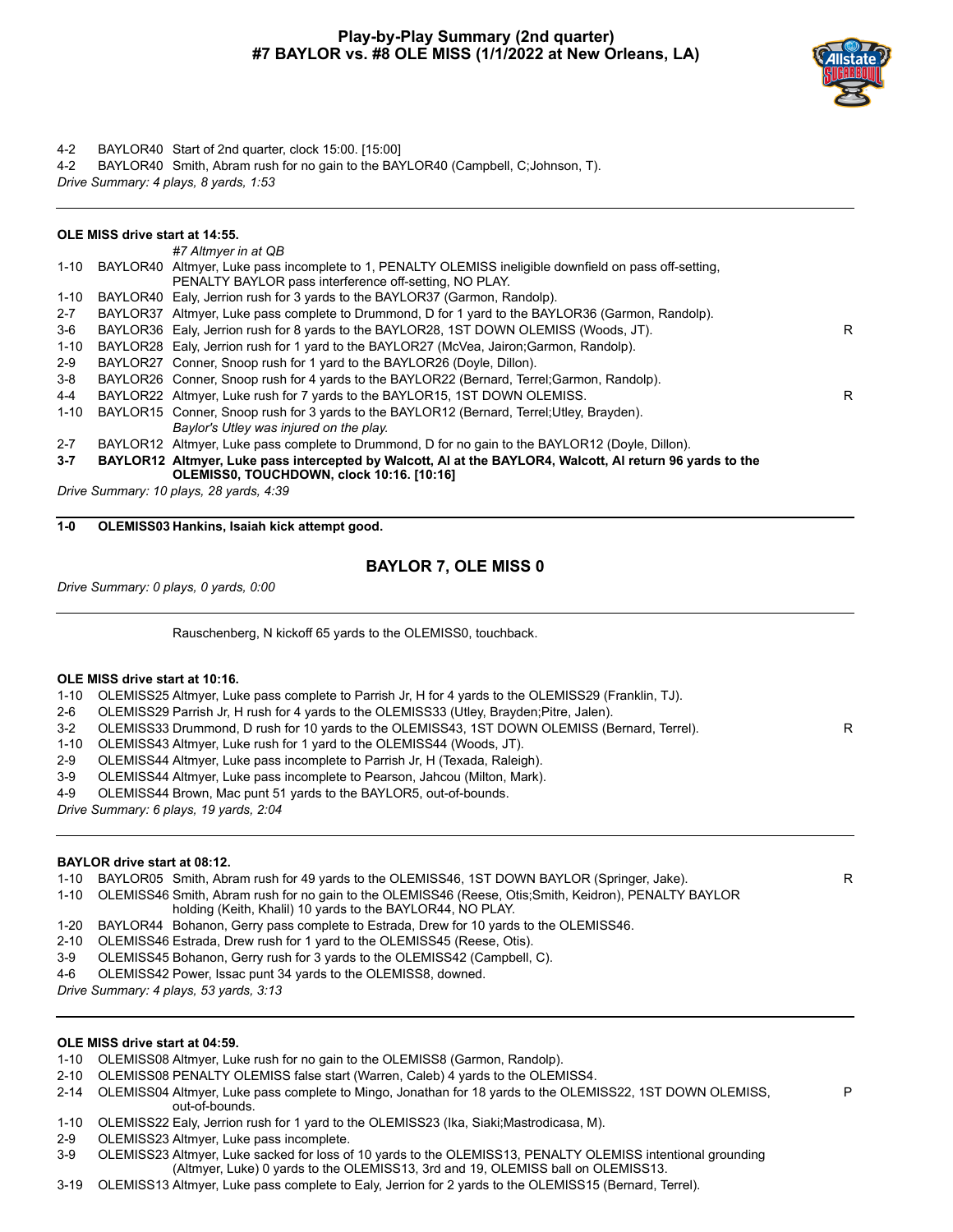4-17 OLEMISS15 Brown, Mac punt 51 yards to the BAYLOR34, Ebner, Trestan return 12 yards to the BAYLOR46 (Cistrunk, A), PENALTY OLEMISS personal foul (Cistrunk, A) 15 yards to the OLEMISS39, 1st and 10, BAYLOR ball on OLEMISS39.

*Drive Summary: 6 plays, 7 yards, 2:28*

#### **BAYLOR drive start at 02:31.**

- 1-10 OLEMISS39 Bohanon, Gerry pass incomplete to Estrada, Drew (Leonard, Deane).
- 2-10 OLEMISS39 Smith, Abram rush for 1 yard to the OLEMISS38 (Henry, Lakia).
- 3-9 OLEMISS38 Bohanon, Gerry pass incomplete to Thornton, T.
- 4-9 OLEMISS38 Power, Issac punt 22 yards to the OLEMISS16, out-of-bounds.

*Drive Summary: 3 plays, 1 yards, 1:00*

#### **OLE MISS drive start at 01:31.**

1-10 OLEMISS16 Altmyer, Luke pass complete to Drummond, D for 7 yards to the OLEMISS23, out-of-bounds (Pitre, Jalen).

- 2-3 OLEMISS23 Altmyer, Luke pass incomplete to Kelly, Casey.
- 3-3 OLEMISS23 Altmyer, Luke rush for 2 yards to the OLEMISS25 (Franklin, TJ).
- 4-1 OLEMISS25 Timeout BAYLOR, clock 01:10. [01:10]
- 4-1 OLEMISS25 Brown, Mac punt 58 yards to the BAYLOR17, Ebner, Trestan return 7 yards to the BAYLOR24 (Cistrunk, A), PENALTY BAYLOR illegal block (Williams III, T) 10 yards to the BAYLOR14, 1st and 10, BAYLOR ball on BAYLOR14.

*Drive Summary: 3 plays, 9 yards, 0:36*

#### **BAYLOR drive start at 00:55.**

- 1-10 BAYLOR14 Smith, Abram rush for 2 yards to the BAYLOR16 (Prince, Deantre).
- 2-8 BAYLOR16 Timeout BAYLOR, clock 00:08. [00:08]
- 2-8 BAYLOR16 Smith, Abram rush for 7 yards to the BAYLOR23, out-of-bounds (Prince, Deantre).
- 3-1 BAYLOR23 Smith, Abram rush for 23 yards to the BAYLOR46, 1ST DOWN BAYLOR, out-of-bounds (Prince, Deantre).
- 1-10 BAYLOR46 End of half, clock 00:00. [00:00]

*Drive Summary: 3 plays, 32 yards, 0:55*

## **END OF 2ND QUARTER: BAYLOR 7, OLE MISS 0**

|                        | Time 1st Downs       |  |  | Conversions            |       |             |           |                  |
|------------------------|----------------------|--|--|------------------------|-------|-------------|-----------|------------------|
| <b>Quarter Summary</b> |                      |  |  | Score Poss R P X T 3rd |       | 4th Rushing | Passing   | <b>Penalties</b> |
| <b>BAYLOR</b>          |                      |  |  | 05:13 2 0 0 2 1-4      | በ-1   | 8-86        | 1-3-0-10  | 2-20             |
| <b>OLE MISS</b>        | $0.9:47$ 3 1 0 4 2-7 |  |  |                        | - 1-1 | 14-35       | 6-11-1-32 | $3-19$           |

R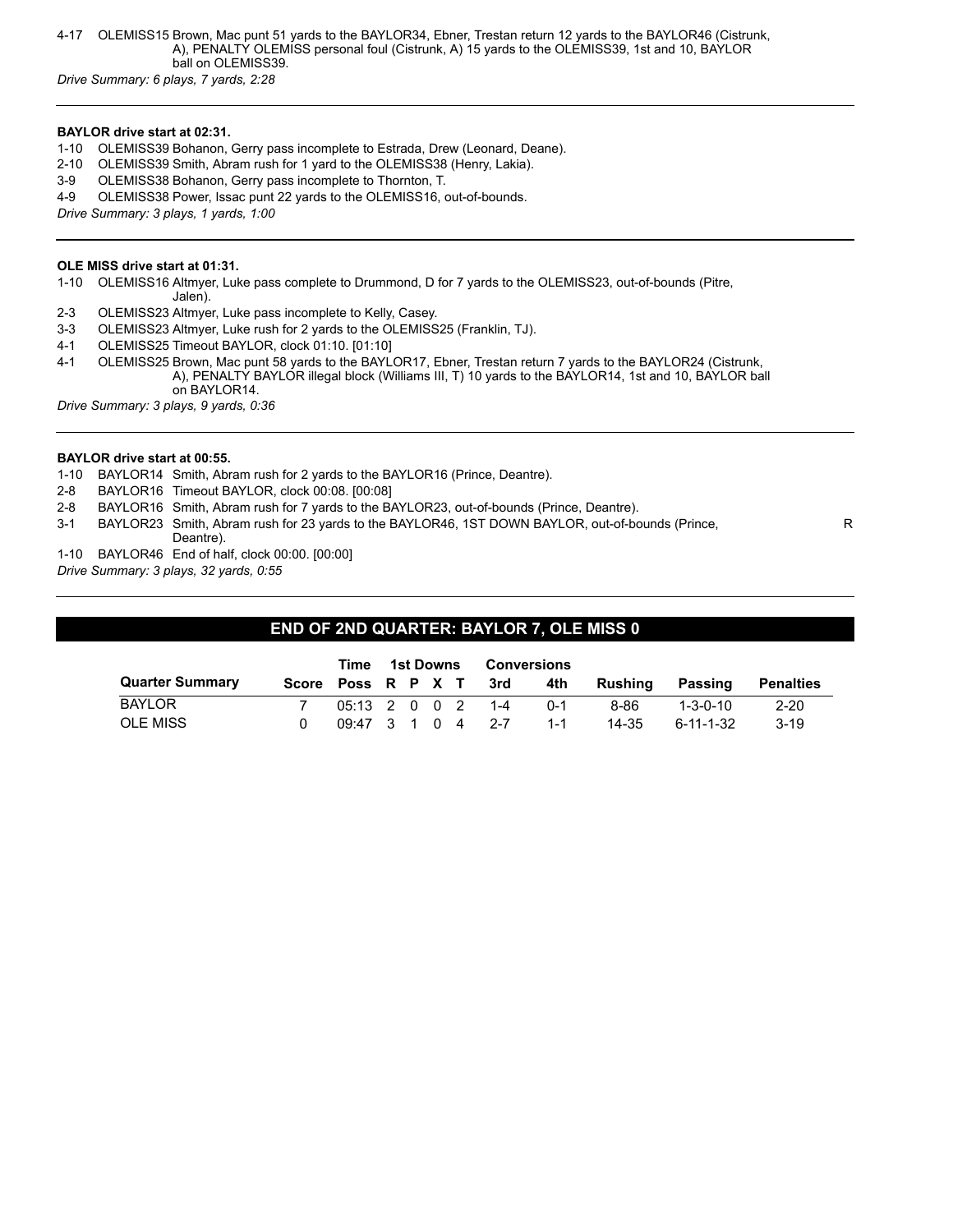#### **Quickie Statistics (Halftime Cumulative) #7 BAYLOR vs. #8 OLE MISS (1/1/2022 at New Orleans, LA)**



|                                   | <b>BAYLOR</b> | <b>OLEMISS</b> |
|-----------------------------------|---------------|----------------|
| Score                             | 7             | 0              |
| <b>FIRST DOWNS</b>                | 3             | 9              |
| <b>RUSHES-YARDS (NET)</b>         | 17-125        | 28-78          |
| <b>PASSING-YARDS (NET)</b>        | 15            | 42             |
| Passes Att-Comp-Int               | $6 - 3 - 0$   | $17 - 8 - 2$   |
| <b>TOTAL OFFENSE PLAYS-YARDS</b>  | $23 - 140$    | 45-120         |
| <b>Fumble Returns-Yards</b>       | $0 - 0$       | $0 - 0$        |
| <b>Punt Returns-Yards</b>         | $2 - 19$      | $1 - 15$       |
| Kickoff Returns-Yards             | $0 - 0$       | $1 - 19$       |
| <b>Interception Returns-Yards</b> | $2 - 96$      | $0-0$          |
| Punts (Number-Avg)                | $1 - 59.0$    | $1 - 33.0$     |
| Fumbles-Lost                      | $0 - 0$       | $0-0$          |
| Penalties-Yards                   | $3 - 30$      | $5 - 29$       |
| Possession Time                   | 12:15         | 17:45          |
| <b>Third-Down Conversions</b>     | 1-6           | $2 - 11$       |
| <b>Fourth-Down Conversions</b>    | $0 - 2$       | $3 - 3$        |

## **BAYLOR OLE MISS**

| <b>Rushing</b>                   | No.                 | Gain                         | Loss           | Net TD                                                         | Lg              | Avg                    | <b>Rushing</b>                  | No.                 | Gain                       | Loss            | Net                     | TD<br>Lg                             | <b>Avg</b>                                       |
|----------------------------------|---------------------|------------------------------|----------------|----------------------------------------------------------------|-----------------|------------------------|---------------------------------|---------------------|----------------------------|-----------------|-------------------------|--------------------------------------|--------------------------------------------------|
| Smith, Abram                     | 11                  | 106                          | $\Omega$       | 106<br>$\Omega$                                                | 49              | 9.6                    | Ealy, Jerrion                   | 6                   | $\overline{16}$            | $\mathbf{0}$    | 16                      | 8<br>$\Omega$                        | $\overline{2.7}$                                 |
| Ebner, Trestan                   | 1                   | 1                            | 0              | $\begin{smallmatrix} 0 \\ 0 \end{smallmatrix}$<br>$\mathbf{1}$ | $\mathbf 1$     | $\mathbf 1$            | Conner, Snoop                   | 4                   | 19                         | 0               | 19                      | 11<br>0                              |                                                  |
| Bohanon, Gerry                   | 4                   | 17                           | $\Omega$       | 17                                                             | 6               | 43                     | Corral, Matt<br>Drummond, D     | 4<br>$\overline{2}$ | 35<br>15                   | 0<br>$\Omega$   | 35<br>15                | 15<br>0<br>$\mathbf{0}$<br>10        | $\begin{array}{c} 4.8 \\ 8.8 \\ 7.5 \end{array}$ |
|                                  |                     |                              |                |                                                                |                 |                        |                                 |                     |                            |                 |                         |                                      |                                                  |
| Passing                          |                     | C-A-I                        | Yds            | TD                                                             | Lg              | Sack                   | Passing                         |                     | $C-A-I$                    | Yds             | TD                      | Lg                                   | <b>Sack</b>                                      |
| Bohanon, Gerry                   |                     | $3 - 4 - 0$                  | 15             | $\overline{0}$                                                 | $\overline{10}$ | $\Omega$               | Altmyer, Luke<br>Corral, Matt   |                     | $6 - 9 - 1$<br>$2 - 4 - 1$ | 22<br>-8        | 0                       | $\overline{18}$<br>8                 | -1<br>3                                          |
| Receiving                        |                     | No.                          | Yds            | TD                                                             | Tgt             | <u>Lg</u>              | Receiving                       |                     | No.                        | Yds             |                         | TD                                   | Tgt                                              |
| Sneed, R.J.                      |                     |                              | 1              | 0                                                              | 1               | $\mathbf{1}$           | Drummond, D                     |                     | $\overline{4}$             | $\overline{16}$ |                         | $\mathbf 0$                          | $\frac{\mathsf{L}\mathsf{g}}{8}$<br>4            |
| Estrada, Drew                    |                     | $\boldsymbol{2}$<br>$\Omega$ | 14<br>$\Omega$ | 0<br>$\Omega$                                                  | 3               | 10                     | Mingo, Jonathan                 |                     | 1                          | 18              | $\overline{\mathbf{4}}$ | $\begin{matrix} 0 \\ 0 \end{matrix}$ | $\frac{18}{2}$<br>$\mathbf{1}$<br>$\overline{2}$ |
| Thornton, T                      |                     |                              |                |                                                                |                 |                        | Ealy, Jerrion                   |                     | $\overline{2}$             |                 |                         |                                      |                                                  |
| <b>Punting</b>                   | No.                 | Yds                          | Avg            | Lg                                                             | In20            | TВ                     | <b>Punting</b>                  | No.                 | Yds                        | Avg             | Lg                      | In20                                 | <u>TB</u>                                        |
| Power, Issac                     | 3                   | $\overline{115}$             | 38.3           | 59                                                             |                 | $\Omega$               | Brown, Mac                      | 4                   | 193                        | 48.3            | 58                      |                                      | $\overline{0}$<br>3                              |
| <b>Punt Returns</b>              |                     | No.                          |                | Yards                                                          | TD              | $\frac{\text{Lg}}{12}$ | <b>Punt Returns</b>             |                     | No.                        |                 | Yards                   | TD                                   | $\frac{\text{Lg}}{15}$                           |
| Ebner, Trestan                   |                     | $\overline{2}$               |                | 19                                                             | $\overline{0}$  |                        | Drummond, D                     |                     |                            |                 | 15                      |                                      | $\overline{0}$                                   |
| <b>Kick Returns</b>              |                     | No.                          |                | Yards                                                          | TD              | Lg                     | <b>Kick Returns</b>             |                     | No.                        |                 | Yards                   | TD                                   | <u>Lg</u><br>19                                  |
|                                  |                     |                              |                |                                                                |                 |                        | Ealy, Jerrion                   |                     | 1                          |                 | 19                      | $\overline{0}$                       |                                                  |
| <b>Tackles</b>                   |                     | UA-A                         | <b>Total</b>   |                                                                | <b>Sacks</b>    | <b>TFL</b>             | <b>Tackles</b>                  |                     | UA-A                       | <b>Total</b>    |                         | <b>Sacks</b>                         | TFL,                                             |
| Bernard, Terrel                  |                     | $5 - 3$                      | 6.5            |                                                                | 0.0             | 0.0                    | Campbell, C                     |                     | $4-2$                      | 5.0             |                         | 0.0                                  | 0.0                                              |
| Doyle, Dillon<br>Garmon, Randolp |                     | $5-0$<br>$4 - 2$             | 5.0<br>5.0     |                                                                | 0.0<br>1.0      | 0.0<br>1.0             | Henry, Lakia<br>Prince, Deantre |                     | $3-0$<br>$3-0$             | 3.0<br>3.0      |                         | 0.0<br>0.0                           | 0.0<br>0.0                                       |
| Pitre, Jalen                     |                     | $2 - 3$                      | 3.5            |                                                                | 1.0             | 1.0                    | Reese, Otis                     |                     | $2 - 1$                    | 2.5             |                         | 0.0                                  | 0.0                                              |
| Maxwell, Cole                    |                     | $3-0$                        | 3.0            |                                                                | 1.0             | 1.0                    | Cistrunk, A                     |                     | $2 - 0$                    | 2.0             |                         | 0.0                                  | 0.0                                              |
| Franklin, TJ                     |                     | $2 - 1$                      | 2.5            |                                                                | 0.0             | 0.0                    | Springer, Jake                  |                     | $1 - 0$                    | 1.0             |                         | 0.0                                  | 0.0                                              |
| Woods, JT                        |                     | $2 - 0$<br>$1 - 0$           | 2.0<br>1.0     |                                                                | 0.0<br>0.0      | 0.0<br>0.0             | Finley, A.J.                    |                     | $1 - 0$<br>$0 - 2$         | 1.0<br>1.0      |                         | 0.0<br>0.0                           | 0.0<br>0.0                                       |
| McCarty, AJ                      |                     |                              |                |                                                                |                 |                        | Johnson, T                      |                     |                            |                 |                         |                                      |                                                  |
| Qtr<br>Time                      | <b>Scoring Play</b> |                              |                |                                                                |                 |                        |                                 |                     |                            |                 |                         |                                      | V-H                                              |

2nd 10:16 BAYLOR - Walcott, AI 96 yd TD INT (KICK by Hankins, Isaiah), 7-0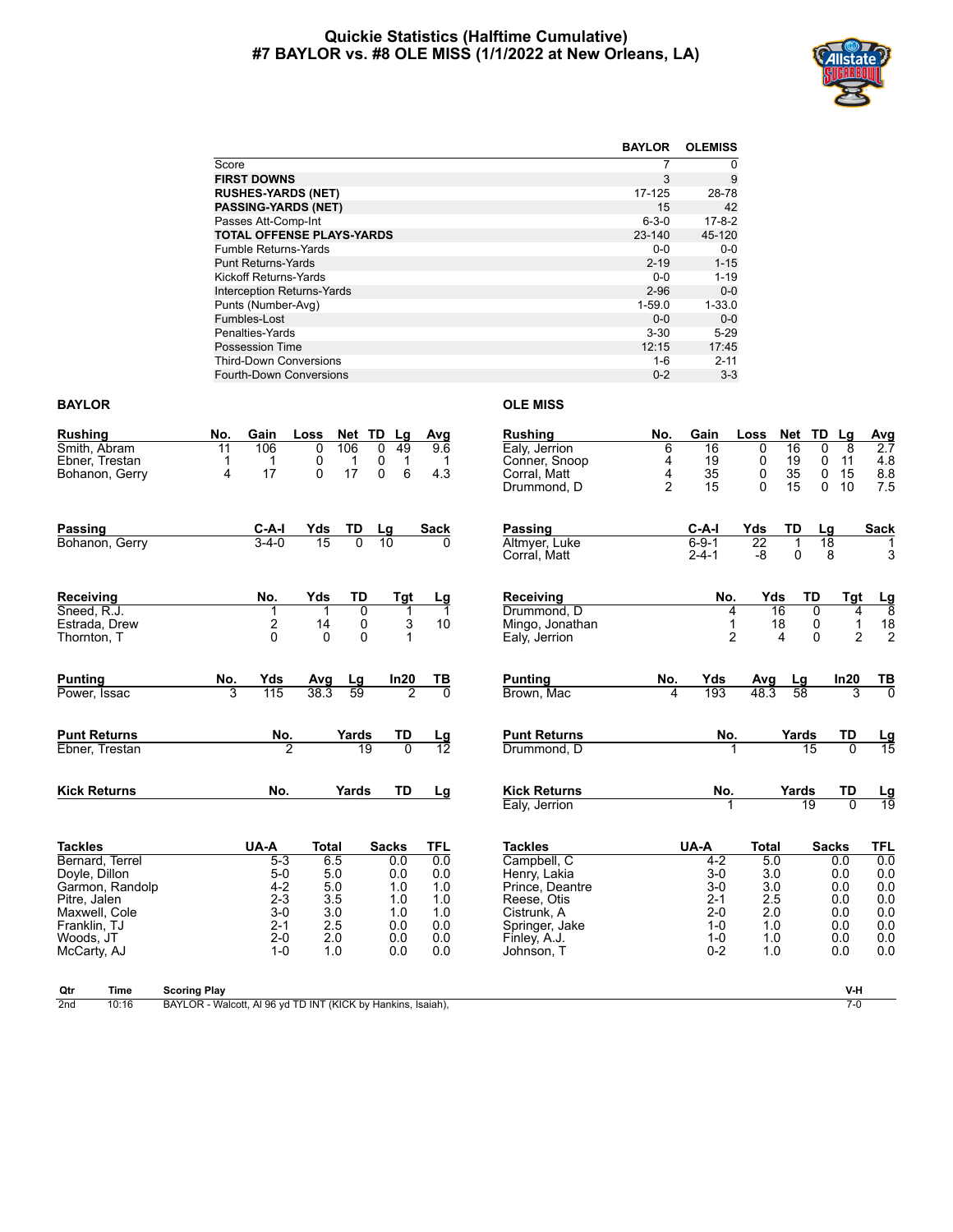#### **Quickie Statistics (2nd Quarter only) #7 BAYLOR vs. #8 OLE MISS (1/1/2022 at New Orleans, LA)**



|                                   | <b>BAYLOR</b> | <b>OLEMISS</b> |
|-----------------------------------|---------------|----------------|
| Score                             |               | 0              |
| <b>FIRST DOWNS</b>                | 2             | 4              |
| <b>RUSHES-YARDS (NET)</b>         | $8 - 86$      | 14-35          |
| <b>PASSING-YARDS (NET)</b>        | 10            | 32             |
| Passes Att-Comp-Int               | $3 - 1 - 0$   | $11 - 6 - 1$   |
| <b>TOTAL OFFENSE PLAYS-YARDS</b>  | $11 - 96$     | 25-67          |
| Fumble Returns-Yards              | $0 - 0$       | $0-0$          |
| <b>Punt Returns-Yards</b>         | $2 - 19$      | $0-0$          |
| Kickoff Returns-Yards             | $0 - 0$       | $0 - 0$        |
| <b>Interception Returns-Yards</b> | $1 - 96$      | $0 - 0$        |
| Punts (Number-Avg)                | $2 - 28.0$    | $3 - 53.3$     |
| Fumbles-Lost                      | $0 - 0$       | $0 - 0$        |
| Penalties-Yards                   | $2 - 20$      | $3 - 19$       |
| Possession Time                   | 05:13         | 09:47          |
| <b>Third-Down Conversions</b>     | $1 - 4$       | $2 - 7$        |
| Fourth-Down Conversions           | $0 - 1$       | $1 - 1$        |

## **BAYLOR OLE MISS**

| No.                   | Gain                       | Loss          |                                                                                   |                                                                                                          | Lg                                                          | <b>Rushing</b>                                                                                                                 | No.                    | Gain                                                                    | Loss                      |                            | <b>TD</b>                                                                           | Avg                                                    |                                                                           |
|-----------------------|----------------------------|---------------|-----------------------------------------------------------------------------------|----------------------------------------------------------------------------------------------------------|-------------------------------------------------------------|--------------------------------------------------------------------------------------------------------------------------------|------------------------|-------------------------------------------------------------------------|---------------------------|----------------------------|-------------------------------------------------------------------------------------|--------------------------------------------------------|---------------------------------------------------------------------------|
| 6<br>1                | $\overline{82}$<br>3       | 0<br>$\Omega$ | 82<br>3                                                                           |                                                                                                          | 49<br>3                                                     | Ealy, Jerrion<br>Conner, Snoop<br>Drummond. D                                                                                  | 4<br>3<br>$\mathbf{1}$ | $\overline{13}$<br>8<br>10                                              | $\Omega$<br>0<br>$\Omega$ | $\overline{13}$<br>8<br>10 | 0<br>0<br>$\Omega$                                                                  | 3.3<br>2.7<br>10                                       | $\frac{Lg}{8}$<br>$\overline{4}$<br>10                                    |
|                       | C-A-I<br>$1 - 2 - 0$       | Yds<br>10     | TD<br>$\overline{0}$                                                              | $\frac{\text{Lg}}{10}$                                                                                   | <sup>n</sup>                                                | Passing<br>Altmyer, Luke                                                                                                       |                        | $C-A-I$<br>$6 - 9 - 1$                                                  | Yds<br>$\overline{22}$    |                            |                                                                                     |                                                        | Sack                                                                      |
|                       | No.<br>1<br>$\Omega$       |               | TD<br>$\overline{0}$                                                              |                                                                                                          | $\frac{\text{Lg}}{10}$                                      | Receiving<br>Drummond, D<br>Mingo, Jonathan<br>Ealy, Jerrion                                                                   |                        | No.<br>3                                                                |                           | 8<br>18<br>$\overline{2}$  | TD<br>0<br>$\pmb{0}$<br>$\Omega$                                                    | Tgt<br>3                                               | $\frac{Lg}{7}$<br>$\begin{array}{c} 18 \\ 2 \end{array}$                  |
| No.<br>$\overline{2}$ | Yds<br>56                  | Avg<br>28.0   | Lng<br>34                                                                         | 2                                                                                                        | <u>ТВ</u><br>$\overline{0}$                                 | <b>Punting</b><br>Brown, Mac                                                                                                   | No.<br>3               | Yds<br>160                                                              | Avg<br>53.3               |                            |                                                                                     | In20<br>7                                              | <u>ТВ</u><br>ក                                                            |
|                       |                            |               | Yards<br>19                                                                       | TD<br>$\overline{0}$                                                                                     | $\frac{\text{Lg}}{12}$                                      | <b>Punt Returns</b>                                                                                                            |                        |                                                                         |                           |                            |                                                                                     | TD                                                     | Lg                                                                        |
|                       |                            |               |                                                                                   | TD                                                                                                       | Lg                                                          | <b>Kick Returns</b>                                                                                                            |                        |                                                                         |                           |                            |                                                                                     | <b>TD</b>                                              | Lg                                                                        |
|                       | UA-A<br>$1 - 1$<br>$0 - 1$ |               |                                                                                   | 0.0<br>0.0<br>0.0<br>0.0<br>0.0<br>0.0<br>0.0<br>0.0                                                     | TFL<br>0.0<br>0.0<br>0.0<br>0.0<br>0.0<br>0.0<br>0.0<br>0.0 | <b>Tackles</b><br>Prince, Deantre<br>Cistrunk. A<br>Campbell, C<br>Henry, Lakia<br>Springer, Jake<br>Reese, Otis<br>Johnson, T |                        | $3-0$<br>$2 - 0$<br>$1 - 1$<br>$1 - 0$<br>$1 - 0$<br>$1 - 0$<br>$0 - 1$ |                           |                            |                                                                                     |                                                        | TFL<br>0.0<br>0.0<br>0.0<br>0.0<br>0.0<br>0.0<br>0.0                      |
|                       |                            |               | No.<br>2<br>No.<br>$3 - 2$<br>$2 - 2$<br>$2 - 0$<br>$2 - 0$<br>$2 - 0$<br>$0 - 2$ | Net<br>Yards<br>10<br>$\Omega$<br>Yards<br>Total<br>4.0<br>3.0<br>2.0<br>2.0<br>2.0<br>1.5<br>1.0<br>0.5 | TD<br>$\overline{0}$<br>$\Omega$<br><b>Sacks</b>            | Avg<br>13.7<br>3<br>$rac{\text{Tgt}}{2}$<br>1<br>In20                                                                          | Sack                   |                                                                         | UA-A                      | No.<br>No.                 | Yards<br><b>Total</b><br>$\overline{3.0}$<br>2.0<br>1.5<br>1.0<br>1.0<br>1.0<br>0.5 | Net<br>TD<br>$\frac{\text{Lng}}{58}$<br>Yards<br>Yards | Lg<br>18<br><b>Sacks</b><br>0.0<br>0.0<br>0.0<br>0.0<br>0.0<br>0.0<br>0.0 |

**Qtr Time Scoring Play V-H**

2nd 10:16 BAYLOR - Walcott, Al 96 yd TD INT (KICK by Hankins, Isaiah), 7-0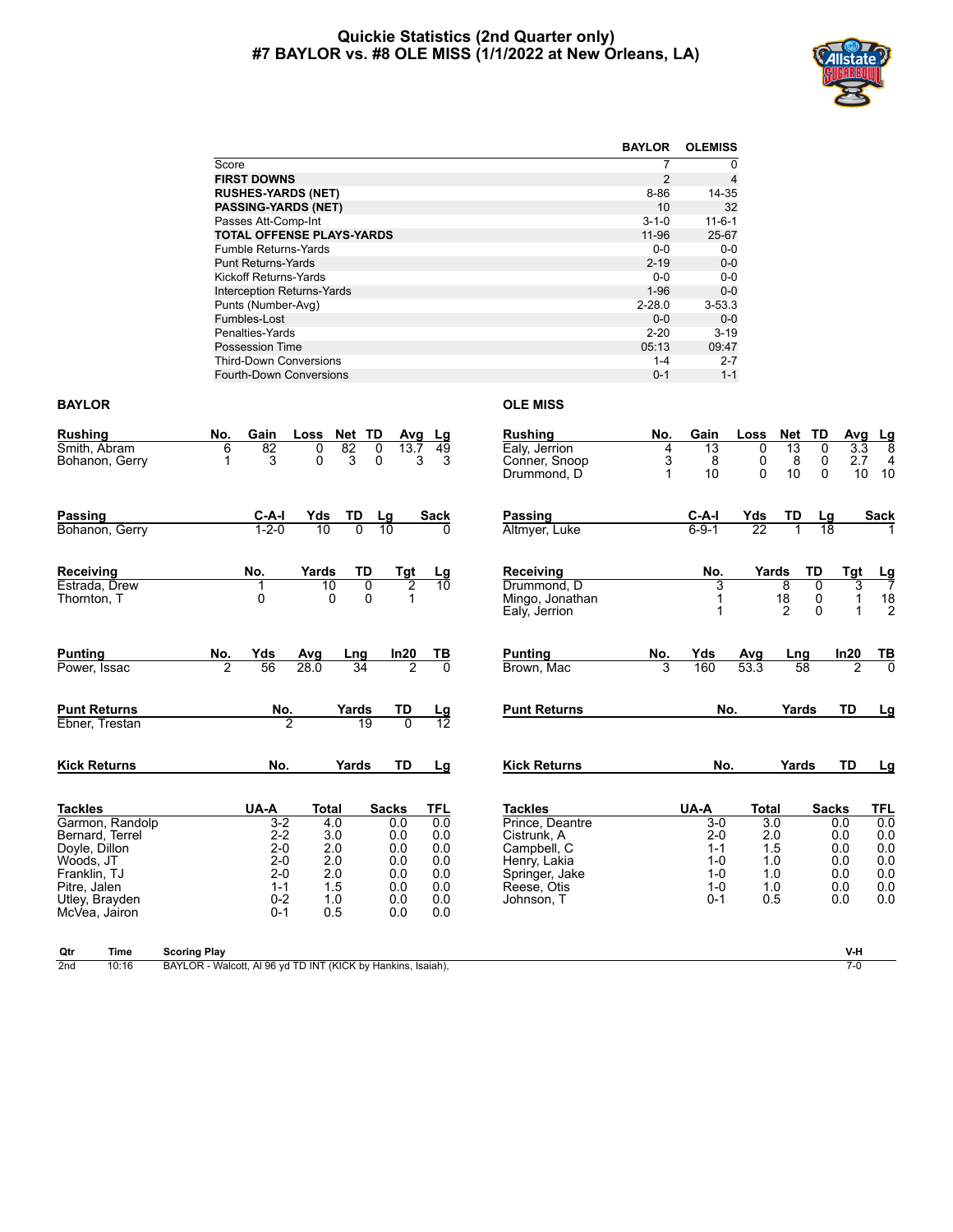## **Play-by-Play Summary (3rd quarter) #7 BAYLOR vs. #8 OLE MISS (1/1/2022 at New Orleans, LA)**



*Baylor will receive to start the second half; Ole Miss will kick off and defend the North goal*

1-10 BAYLOR46 Start of 3rd quarter, clock 15:00, OLEMISS ball on OLEMISS35. [15:00]

Costa, Caden kickoff 64 yards to the BAYLOR1, Ebner, Trestan return 27 yards to the BAYLOR28 (Brown, Mac), PENALTY OLEMISS offside (Breedlove, K) 5 yards to the BAYLOR33, 1st and 10, BAYLOR ball on BAYLOR33.

#### **BAYLOR drive start at 15:00.**

1-10 BAYLOR33 Bohanon, Gerry pass incomplete to Sneed, R.J..

- 2-10 BAYLOR33 Smith, Abram rush for 5 yards to the BAYLOR38 (Johnson, Cedric;Hill, KD).
- 3-5 BAYLOR38 Bohanon, Gerry pass incomplete to Estrada, Drew (Leonard, Deane).
- 4-5 BAYLOR38 Power, Issac punt 48 yards to the OLEMISS14, out-of-bounds.

*Drive Summary: 3 plays, 5 yards, 0:58*

#### **OLE MISS drive start at 14:02.**

1-10 OLEMISS14 Ealy, Jerrion rush for 1 yard to the OLEMISS15 (Ika, Siaki).

- 2-9 OLEMISS15 Altmyer, Luke rush for 12 yards to the OLEMISS27, 1ST DOWN OLEMISS (Doyle, Dillon). R
- 1-10 OLEMISS27 Altmyer, Luke sacked for loss of 4 yards to the OLEMISS23 (Bernard, Terrel).
- 2-14 OLEMISS23 Altmyer, Luke pass incomplete to Sanders, B (McVea, Jairon).
- 3-14 OLEMISS23 Altmyer, Luke pass incomplete.
- 4-14 OLEMISS23 Brown, Mac punt 45 yards to the BAYLOR32, Ebner, Trestan return 8 yards to the BAYLOR40 (Reese, Otis).

*Drive Summary: 5 plays, 9 yards, 1:45*

#### **BAYLOR drive start at 12:17.**

- 1-10 BAYLOR40 Smith, Abram rush for 1 yard to the BAYLOR41 (Springer, Jake).
- 2-9 BAYLOR41 Bohanon, Gerry pass incomplete to Thornton, T, PENALTY OLEMISS pass interference (Leonard, Deane) 15 yards to the OLEMISS44, 1ST DOWN BAYLOR, NO PLAY. E
- 1-10 OLEMISS44 Bohanon, Gerry pass incomplete to Sims, Ben (Leonard, Deane).
- 2-10 OLEMISS44 Bohanon, Gerry pass incomplete.
- 3-10 OLEMISS44 Bohanon, Gerry rush for loss of 1 yard to the OLEMISS45 (Williams, Sam), PENALTY BAYLOR holding declined.
- 4-11 OLEMISS45 Power, Issac punt 17 yards to the OLEMISS28, out-of-bounds.
- *Drive Summary: 4 plays, 15 yards, 1:16*

#### **OLE MISS drive start at 11:01.**

|         | 1-10 OLEMISS28 Altmyer, Luke pass incomplete to Sanders, B, PENALTY BAYLOR pass interference (Barnes, Kalon) 15 | E. |
|---------|-----------------------------------------------------------------------------------------------------------------|----|
|         | yards to the OLEMISS43, 1ST DOWN OLEMISS, NO PLAY.                                                              |    |
| 1-10    | OLEMISS43 Conner, Snoop rush for 4 yards to the OLEMISS47 (Doyle, Dillon; Bernard, Terrel).                     |    |
| 2-6     | OLEMISS47 Altmyer, Luke rush for 1 yard to the OLEMISS48 (Bernard, Terrel).                                     |    |
| 3-5     | OLEMISS48 Conner, Snoop rush for 6 yards to the BAYLOR46, 1ST DOWN OLEMISS (Bernard, Terrel).                   | R  |
|         | 1-10 BAYLOR46 Conner, Snoop rush for 6 yards to the BAYLOR40 (Jones, Matt).                                     |    |
| $2 - 4$ | BAYLOR40 Conner, Snoop rush for 3 yards to the BAYLOR37 (Oqbonnaya, C:Bernard, Terrel).                         |    |
| 3-1     | BAYLOR37 Altmyer, Luke pass complete to Sanders, B for 37 yards to the BAYLOR0, 1ST DOWN OLEMISS,               | P  |
|         | <b>TOUCHDOWN. clock 09:13. [09:13]</b>                                                                          |    |
|         |                                                                                                                 |    |

**1-0 BAYLOR03 Nation, Cale kick attempt good.**

#### **BAYLOR 7, OLE MISS 7**

*Drive Summary: 6 plays, 72 yards, 1:48*

Nation, Cale kickoff 62 yards to the BAYLOR3, Thornton, T return 18 yards to the BAYLOR21 (Knight, Tylan).

#### **BAYLOR drive start at 09:13.**

1-10 BAYLOR21 Smith, Abram rush for 1 yard to the BAYLOR22 (Robinson, Mark).

2-9 BAYLOR22 Smith, Abram rush for 7 yards to the BAYLOR29 (Iton, Isaiah).

3-2 BAYLOR29 Smith, Abram rush for 9 yards to the BAYLOR38, 1ST DOWN BAYLOR (Smith, Keidron). R

- 1-10 BAYLOR38 Ebner, Trestan rush for no gain to the BAYLOR38 (Campbell, C).
- 2-10 BAYLOR38 Bohanon, Gerry pass complete to Sneed, R.J. for 9 yards to the BAYLOR47 (Smith, Keidron).
- 3-1 BAYLOR47 Smith, Abram rush for 3 yards to the 50 yardline, 1ST DOWN BAYLOR (Battle, Miles). R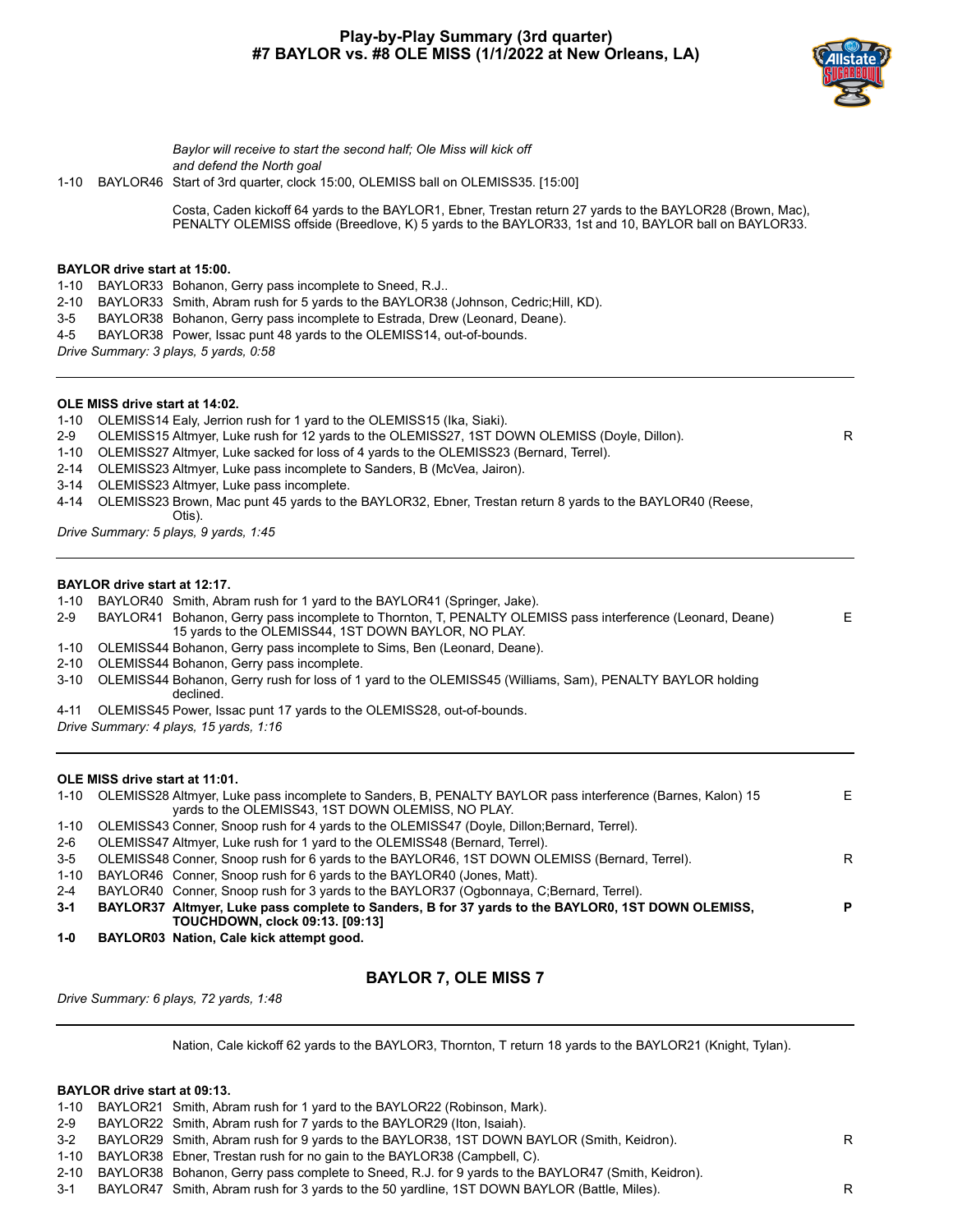- 1-10 BAYLOR50 Bohanon, Gerry pass incomplete to Dabney, Drake.
- 2-10 BAYLOR50 Bohanon, Gerry pass complete to Dabney, Drake for 8 yards to the OLEMISS42.
- 3-2 OLEMISS42 Doyle, Dillon rush for 3 yards to the OLEMISS39, 1ST DOWN BAYLOR (Parrish Jr, H).
- 1-10 OLEMISS39 Smith, Abram rush for 9 yards to the OLEMISS30 (Smith, Keidron).
- 2-1 OLEMISS30 Bohanon, Gerry pass intercepted by Battle, Miles at the OLEMISS0, Battle, Miles return 9 yards to the OLEMISS9, out-of-bounds (Thornton, T).

*Drive Summary: 11 plays, 49 yards, 5:54*

#### **OLE MISS drive start at 03:19.**

#### *Ole Miss sideline warning.*

- 1-10 OLEMISS09 Drummond, D rush for 1 yard to the OLEMISS10, out-of-bounds (Milton, Mark).
- 2-9 OLEMISS10 Altmyer, Luke pass complete to Conner, Snoop for 2 yards to the OLEMISS12 (Ika, Siaki).
- 3-7 OLEMISS12 Altmyer, Luke pass complete to Drummond, D for 29 yards to the OLEMISS41, 1ST DOWN OLEMISS (Woods, JT). P 1-10 OLEMISS41 Altmyer, Luke pass complete to Conner, Snoop for no gain to the OLEMISS41 (Milton, Mark). 2-10 OLEMISS41 Altmyer, Luke pass complete to Mingo, Jonathan for 15 yards to the BAYLOR44, 1ST DOWN OLEMISS. P *Previous play was reviewed for completed pass. (call stands)*
- 1-10 BAYLOR44 Altmyer, Luke sacked for loss of 1 yard to the BAYLOR45 (Jones, Qualan).
- 2-11 BAYLOR45 Ealy, Jerrion rush for no gain to the BAYLOR45 (Jones, Matt).
- 3-11 BAYLOR45 Ealy, Jerrion rush for 4 yards to the BAYLOR41 (Jones, Qualan;Woods, JT), PENALTY OLEMISS holding declined.
- 4-7 BAYLOR41 Altmyer, Luke pass complete to Drummond, D for 18 yards to the BAYLOR23, 1ST DOWN OLEMISS, out-of-bounds.

## **END OF 3RD QUARTER: BAYLOR 7, OLE MISS 7**

|                        | Time              |  | 1st Downs | Conversions            |     |         |             |           |
|------------------------|-------------------|--|-----------|------------------------|-----|---------|-------------|-----------|
| <b>Quarter Summary</b> |                   |  |           | Score Poss R P X T 3rd | 4th | Rushina | Passing     | Penalties |
| BAYLOR                 |                   |  |           | 08:08 3 0 1 4 3-5      | റ-റ | 10-37   | 2-8-1-17    | $1 - 15$  |
| OLE MISS               | 06:52 2 4 1 7 2-3 |  |           |                        | ი-ი | 12-33   | ٬ 6-8-0-101 | $2 - 20$  |

P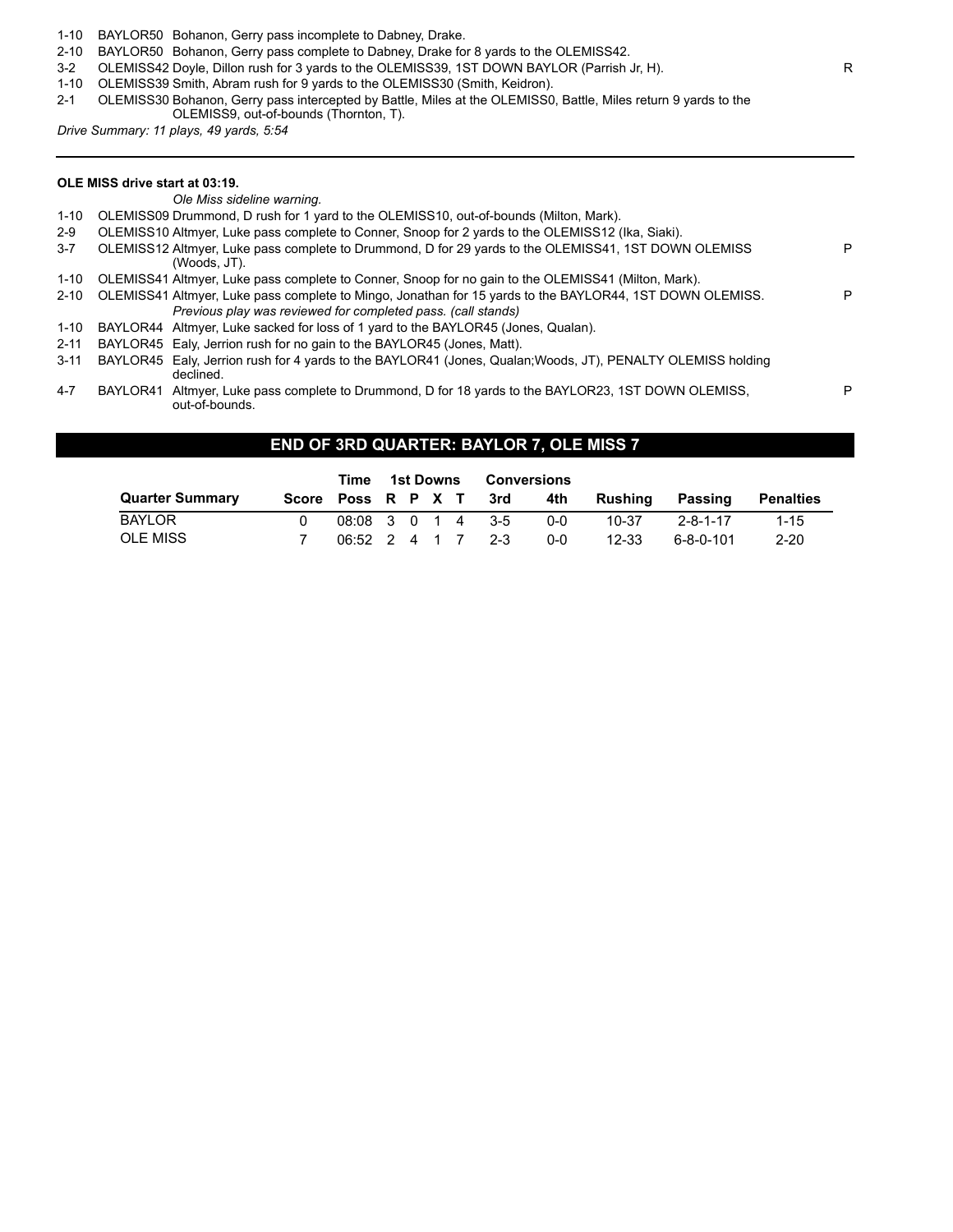#### **Quickie Statistics (3rd Quarter Cumulative) #7 BAYLOR vs. #8 OLE MISS (1/1/2022 at New Orleans, LA)**



|                                   | <b>BAYLOR</b> | <b>OLEMISS</b> |
|-----------------------------------|---------------|----------------|
| Score                             | 7             | 7              |
| <b>FIRST DOWNS</b>                | 7             | 16             |
| <b>RUSHES-YARDS (NET)</b>         | 27-162        | 40-111         |
| <b>PASSING-YARDS (NET)</b>        | 32            | 143            |
| Passes Att-Comp-Int               | $14 - 5 - 1$  | $25 - 14 - 2$  |
| <b>TOTAL OFFENSE PLAYS-YARDS</b>  | 41-194        | 65-254         |
| Fumble Returns-Yards              | $0 - 0$       | $0-0$          |
| <b>Punt Returns-Yards</b>         | $3 - 27$      | $1 - 15$       |
| Kickoff Returns-Yards             | $2 - 45$      | $1 - 19$       |
| <b>Interception Returns-Yards</b> | $2 - 96$      | $1 - 9$        |
| Punts (Number-Avg)                | $1 - 59.0$    | $1 - 33.0$     |
| Fumbles-Lost                      | $0 - 0$       | $0-0$          |
| Penalties-Yards                   | $4 - 45$      | $7-49$         |
| Possession Time                   | 20:23         | 24:37          |
| <b>Third-Down Conversions</b>     | 4-11          | $4 - 14$       |
| <b>Fourth-Down Conversions</b>    | $0 - 2$       | $3 - 3$        |

#### **BAYLOR OLE MISS**

| <b>Rushing</b>                                           | No.                 | Gain                      | Loss                                   | Net TD<br>Lg                                                                      | Avg                      | <b>Rushing</b>                                               | No.              | Gain                         | Loss                                                     | Net                        | TD<br>Lg                                                               | <b>Avg</b>                                          |
|----------------------------------------------------------|---------------------|---------------------------|----------------------------------------|-----------------------------------------------------------------------------------|--------------------------|--------------------------------------------------------------|------------------|------------------------------|----------------------------------------------------------|----------------------------|------------------------------------------------------------------------|-----------------------------------------------------|
| Smith, Abram<br>Ebner, Trestan<br>Bohanon, Gerry         | 18<br>$\frac{2}{5}$ | 141<br>1<br>17            | $\mathbf{0}$<br>141<br>0<br>16<br>$-1$ | 49<br>0<br>0<br>$\mathbf{1}$<br>$\begin{array}{c} 1 \\ 6 \end{array}$<br>$\Omega$ | 7.8<br>$\frac{0.5}{3.2}$ | Ealy, Jerrion<br>Conner, Snoop<br>Corral. Matt               | 9<br>8<br>4<br>3 | 21<br>38<br>35<br>16         | 0<br>0<br>$\mathbf 0$<br>$\Omega$                        | 21<br>38<br>35<br>16       | 8<br>0<br>0<br>11<br>15<br>$\mathbf 0$<br>$\mathbf{0}$<br>10           | 2.3<br>4.8<br>8.8<br>5.3                            |
| <b>Passing</b>                                           |                     | $C-A-I$                   | Yds                                    | TD<br>Lg                                                                          | <b>Sack</b>              | Drummond, D<br>Passing                                       |                  | $C-A-I$                      | Yds                                                      | TD                         | Lg                                                                     | <b>Sack</b>                                         |
| Bohanon, Gerry                                           |                     | $5 - 12 - 1$              | 32                                     | $\Omega$<br>10                                                                    | U                        | Altmyer, Luke<br>Corral, Matt                                |                  | $12 - 16 - 1$<br>$2 - 4 - 1$ | 118<br>$-8$                                              | $\overline{2}$<br>$\Omega$ | 37<br>8                                                                | 3<br>3                                              |
| Receiving<br>Sneed, R.J.<br>Estrada, Drew<br>Thornton, T |                     | No.<br>2<br>$\frac{2}{0}$ | Yds<br>10<br>14<br>$\Omega$            | TD<br>Tgt<br>3<br>$\mathbf{0}$<br>0<br>4<br>$\Omega$                              | <u>Lg</u><br>9<br>10     | Receiving<br>Drummond. D<br>Mingo, Jonathan<br>Ealy, Jerrion |                  | No.<br>622                   | Yds<br>63<br>$\begin{array}{c} 33 \\ 4 \\ 2 \end{array}$ | TD<br>$\overline{0}$       | <b>Tgt</b><br>$\overline{6}$<br>$\frac{2}{2}$<br>$\bar{0}$<br>$\Omega$ | $\frac{Lg}{29}$<br>$\frac{18}{2}$<br>$\overline{2}$ |
| <b>Punting</b><br>Power, Issac                           | No.<br>5            | Yds<br>180                | Avg<br>36.0                            | In20<br>Lg<br>59<br>3                                                             | TВ<br>$\Omega$           | Conner, Snoop<br><b>Punting</b><br>Brown, Mac                | No.<br>5         | Yds<br>238                   | Avg<br>47.6                                              | Lg<br>58                   | In20<br>3                                                              | <u>тв</u><br>$\overline{0}$                         |
| <b>Punt Returns</b><br>Ebner, Trestan                    |                     | No.<br>3                  |                                        | Yards<br>TD<br>27<br>$\overline{0}$                                               | $\frac{\text{Lg}}{12}$   | <b>Punt Returns</b><br>Drummond, D                           |                  | No.<br>1                     |                                                          | Yards<br>$\overline{15}$   | TD<br>$\overline{0}$                                                   | $\frac{\text{Lg}}{15}$                              |
| <b>Kick Returns</b><br>Ebner, Trestan                    |                     | No.<br>1                  |                                        | TD<br>Yards<br>$\overline{27}$<br>0                                               | Lg<br>$\overline{27}$    | <b>Kick Returns</b><br>Ealy, Jerrion                         |                  | No.                          |                                                          | Yards<br>$\overline{19}$   | TD<br>$\Omega$                                                         | $\frac{\text{Lg}}{19}$                              |
| Thornton, T                                              |                     | $\mathbf{1}$              |                                        | 18<br>$\mathbf{0}$                                                                | 18                       |                                                              |                  |                              |                                                          |                            |                                                                        |                                                     |
| <b>Tackles</b>                                           |                     | UA-A                      | <b>Total</b>                           | <b>Sacks</b>                                                                      | <b>TFL</b>               | <b>Tackles</b>                                               |                  | UA-A                         | <b>Total</b>                                             |                            | <b>Sacks</b>                                                           | <b>TFL</b>                                          |
| Bernard, Terrel<br>Doyle, Dillon                         |                     | $8 - 5$<br>$6 - 1$        | 10.5<br>6.5                            | 1.0<br>0.0                                                                        | $\overline{1.0}$<br>0.0  | Campbell, C<br>Reese, Otis                                   |                  | $5 - 2$<br>$3 - 1$           | 6.0<br>3.5                                               |                            | 0.0<br>0.0                                                             | 0.0<br>0.0                                          |
| Garmon, Randolp                                          |                     | $4 - 2$                   | 5.0                                    | 1.0                                                                               | 1.0                      | Henry, Lakia                                                 |                  | $3-0$                        | 3.0                                                      |                            | 0.0                                                                    | $0.0\,$                                             |
| Pitre, Jalen                                             |                     | $2 - 3$                   | 3.5                                    | 1.0                                                                               | 1.0                      | Prince, Deantre                                              |                  | $3-0$                        | 3.0                                                      |                            | 0.0                                                                    | 0.0                                                 |
| Woods, JT<br>Jones, Matt                                 |                     | $3 - 1$<br>$3-0$          | 3.5<br>3.0                             | 0.0<br>0.0                                                                        | 0.0<br>0.0               | Smith, Keidron<br>Springer, Jake                             |                  | $3-0$<br>$2 - 0$             | 3.0<br>2.0                                               |                            | 0.0<br>0.0                                                             | 0.0<br>0.0                                          |
| Ika. Siaki<br>Maxwell, Cole                              |                     | $2 - 2$<br>$3-0$          | 3.0<br>3.0                             | 0.0<br>1.0                                                                        | 0.0<br>1.0               | Cistrunk. A<br>Johnson, Cedric                               |                  | $2 - 0$<br>$1 - 1$           | 2.0<br>1.5                                               |                            | 0.0<br>0.0                                                             | 0.0<br>0.0                                          |
| Qtr<br>Time                                              | <b>Scoring Play</b> |                           |                                        |                                                                                   |                          |                                                              |                  |                              |                                                          |                            | V-H                                                                    |                                                     |

2nd 10:16 BAYLOR - Walcott, Al 96 yd TD INT (KICK by Hankins, Isaiah),<br>3rd 09:13 OLEMISS - Sanders, B 37 yd TD PASS from Altmyer, Luke (KICK by Nation, Cale), 6-72 1:48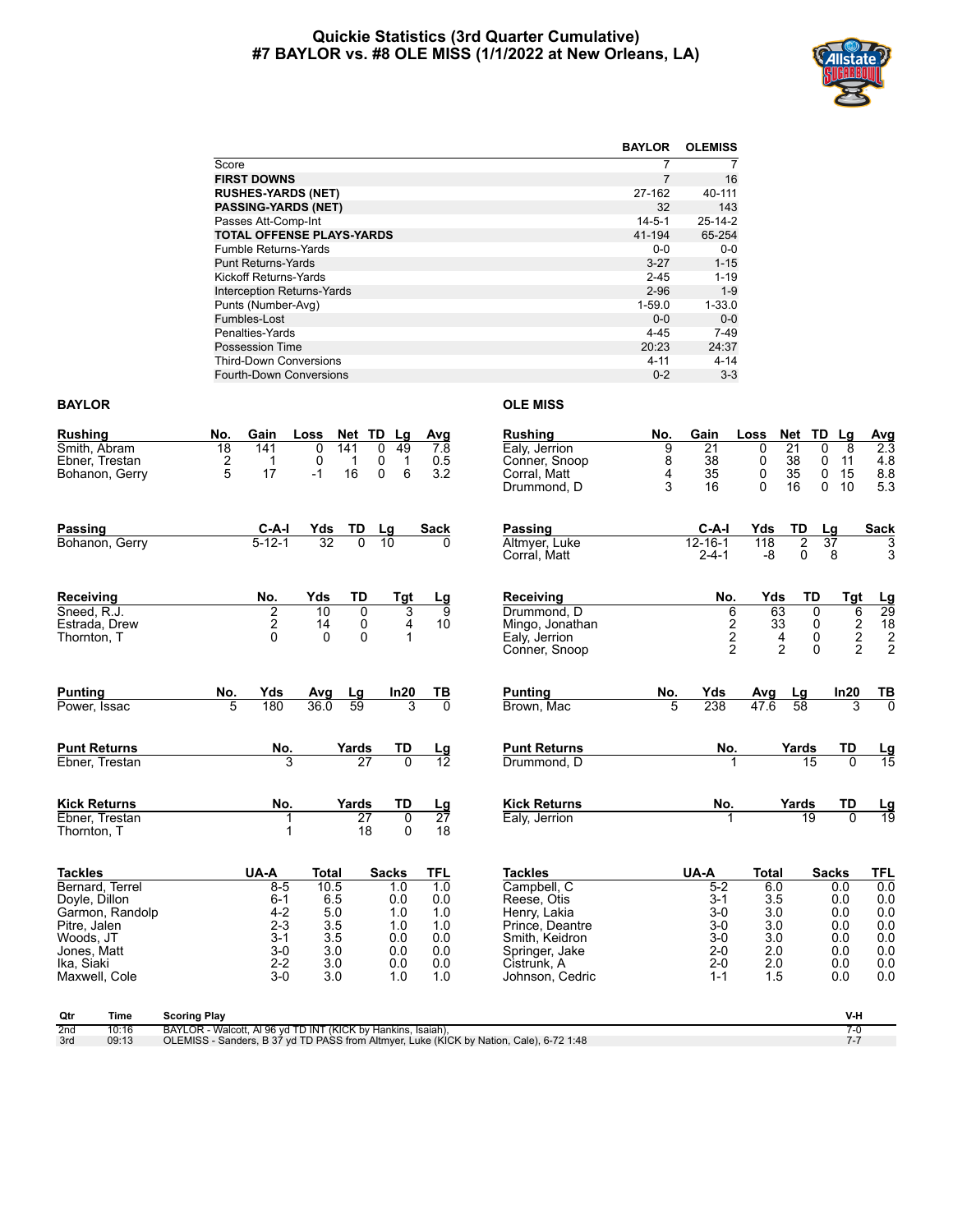#### **Quickie Statistics (3rd Quarter only) #7 BAYLOR vs. #8 OLE MISS (1/1/2022 at New Orleans, LA)**



|                                   | <b>BAYLOR</b> | <b>OLEMISS</b> |
|-----------------------------------|---------------|----------------|
| Score                             | 0             | 7              |
| <b>FIRST DOWNS</b>                | 4             | $\overline{7}$ |
| <b>RUSHES-YARDS (NET)</b>         | 10-37         | $12 - 33$      |
| <b>PASSING-YARDS (NET)</b>        | 17            | 101            |
| Passes Att-Comp-Int               | $8 - 2 - 1$   | $8 - 6 - 0$    |
| <b>TOTAL OFFENSE PLAYS-YARDS</b>  | 18-54         | 20-134         |
| Fumble Returns-Yards              | $0 - 0$       | $0-0$          |
| <b>Punt Returns-Yards</b>         | $1 - 8$       | $0 - 0$        |
| Kickoff Returns-Yards             | $2 - 45$      | $0 - 0$        |
| <b>Interception Returns-Yards</b> | $0 - 0$       | $1 - 9$        |
| Punts (Number-Avg)                | $2 - 32.5$    | $1 - 45.0$     |
| Fumbles-Lost                      | $0 - 0$       | $0-0$          |
| Penalties-Yards                   | $1 - 15$      | $2 - 20$       |
| Possession Time                   | 08:08         | 06:52          |
| <b>Third-Down Conversions</b>     | $3 - 5$       | $2 - 3$        |
| Fourth-Down Conversions           | $0 - 0$       | $0 - 0$        |

## **BAYLOR OLE MISS**

| <b>Rushing</b>            |                | No.                 | Gain               | Loss           | TD<br>Net        | Avg            | Lg                               | <b>Rushing</b>                                                                          | No. | Gain               | Loss       | Net TD         |                 | Avg            | Lg              |
|---------------------------|----------------|---------------------|--------------------|----------------|------------------|----------------|----------------------------------|-----------------------------------------------------------------------------------------|-----|--------------------|------------|----------------|-----------------|----------------|-----------------|
| Smith, Abram              |                |                     | 35                 | $\overline{0}$ | 35<br>0          | 5              |                                  | Ealy, Jerrion                                                                           | 3   | 5                  | 0          | 5              | 0               | 1.7            | 4               |
| Ebner, Trestan            |                |                     | 0                  | 0              | 0<br>0           | 0              |                                  | Conner, Snoop                                                                           | 4   | 19                 | 0          | 19             | 0               | 4.8            | 6               |
|                           | Bohanon, Gerry | 1                   | $\mathbf{0}$       | $-1$           | $-1$<br>$\Omega$ | $-1$           |                                  | Drummond. D                                                                             |     | 1                  | $\Omega$   | 1              | $\Omega$        | 1              | 1               |
| <b>Passing</b>            |                |                     | $C-A-I$            | Yds            | TD               | Lg             | <b>Sack</b>                      | Passing                                                                                 |     | $C-A-I$            | Yds        | TD             | <u>Lg</u>       |                | Sack            |
|                           | Bohanon, Gerry |                     | $2 - 8 - 1$        | 17             | $\overline{0}$   | $\overline{9}$ |                                  | Altmyer, Luke                                                                           |     | $6 - 7 - 0$        | 96         | 1              | $\overline{37}$ |                |                 |
| Receiving                 |                |                     | No.                | Yards          | TD               | Tgt            | $\frac{Lg}{9}$                   | Receiving                                                                               |     | No.                |            | Yards          | TD              | Tgt            |                 |
| Sneed, R.J.               |                |                     | 1                  | 9              | $\overline{0}$   | 2              |                                  | Drummond. D                                                                             |     | $\overline{2}$     |            | 47             | $\Omega$        | $\overline{2}$ | $\frac{Lg}{29}$ |
| Estrada, Drew             |                |                     | $\mathbf{0}$       | $\Omega$       | $\Omega$         | 1              |                                  | Mingo, Jonathan                                                                         |     | 1                  |            | 15             | 0               | $\mathbf{1}$   | $\frac{15}{2}$  |
|                           |                |                     |                    |                |                  |                |                                  | Conner, Snoop                                                                           |     | $\overline{2}$     |            | $\overline{c}$ | $\mathbf 0$     | $\overline{2}$ |                 |
| <b>Punting</b>            |                | No.                 | Yds                | Avg            | Lng              | In20           | TВ                               | <b>Punting</b>                                                                          | No. | Yds                | Avg        | Lng            |                 | In20           | 풍               |
| Power, Issac              |                | $\overline{2}$      | 65                 | 32.5           | 48               |                | 70                               | Brown, Mac                                                                              | 1   | 45                 | 45.0       | 45             |                 | $\Omega$       |                 |
| <b>Punt Returns</b>       |                |                     | No.                |                | Yards            | TD             | $\frac{\mathsf{L}\mathsf{g}}{8}$ | <b>Punt Returns</b>                                                                     |     | No.                |            | Yards          |                 | <b>TD</b>      | Lg              |
| Ebner, Trestan            |                |                     |                    | 1              | R                | n              |                                  |                                                                                         |     |                    |            |                |                 |                |                 |
| <b>Kick Returns</b>       |                |                     | No.                |                | Yards            | <b>TD</b>      |                                  | <b>Kick Returns</b>                                                                     |     | No.                |            | Yards          |                 | <b>TD</b>      | Lg              |
| Ebner, Trestan            |                |                     |                    | 1              | 27               | $\overline{0}$ | $\frac{Lg}{27}$                  |                                                                                         |     |                    |            |                |                 |                |                 |
| Thornton, T               |                |                     |                    | $\mathbf{1}$   | 18               | $\Omega$       | 18                               |                                                                                         |     |                    |            |                |                 |                |                 |
| <b>Tackles</b>            |                |                     | UA-A               | <b>Total</b>   |                  | <b>Sacks</b>   | <b>TFL</b>                       | <b>Tackles</b>                                                                          |     | UA-A               | Total      |                | <b>Sacks</b>    |                | TFL             |
| Bernard, Terrel           |                |                     | $3-2$              | 4.0            |                  | 1.0            | 1.0                              | Smith, Keidron                                                                          |     | $3-0$              | 3.0        |                |                 | 0.0            | 0.0             |
| Milton, Mark              |                |                     | $2 - 0$            | 2.0            |                  | 0.0            | 0.0                              | Springer, Jake                                                                          |     | $1 - 0$            | 1.0        |                |                 | 0.0            | 0.0             |
| Jones, Matt<br>Ika, Siaki |                |                     | $2 - 0$<br>$2 - 0$ | 2.0<br>2.0     |                  | 0.0<br>0.0     | 0.0<br>0.0                       | Reese. Otis<br>Knight, Tylan                                                            |     | $1 - 0$<br>$1 - 0$ | 1.0<br>1.0 |                |                 | 0.0<br>0.0     | 0.0<br>0.0      |
| Doyle, Dillon             |                |                     | $1 - 1$            | 1.5            |                  | 0.0            | 0.0                              | Battle, Miles                                                                           |     | $1 - 0$            | 1.0        |                |                 | 0.0            | 0.0             |
| Jones, Qualan             |                |                     | $1 - 1$            | 1.5            |                  | 1.0            | 1.0                              | Williams, Sam                                                                           |     | $1 - 0$            | 1.0        |                |                 | 0.0            | 1.0             |
| Woods, JT                 |                |                     | $1 - 1$            | 1.5            |                  | 0.0            | 0.0                              | Iton, Isaiah                                                                            |     | $1 - 0$            | 1.0        |                |                 | 0.0            | 0.0             |
| Thornton, T               |                |                     | $1 - 0$            | 1.0            |                  | 0.0            | 0.0                              | Parrish Jr, H                                                                           |     | $1 - 0$            | 1.0        |                |                 | 0.0            | 0.0             |
| Qtr                       | Time           | <b>Scoring Play</b> |                    |                |                  |                |                                  |                                                                                         |     |                    |            |                |                 | V-H            |                 |
| 3rd                       | 09:13          |                     |                    |                |                  |                |                                  | OLEMISS - Sanders, B 37 yd TD PASS from Altmyer, Luke (KICK by Nation, Cale), 6-72 1:48 |     |                    |            |                |                 | $7 - 7$        |                 |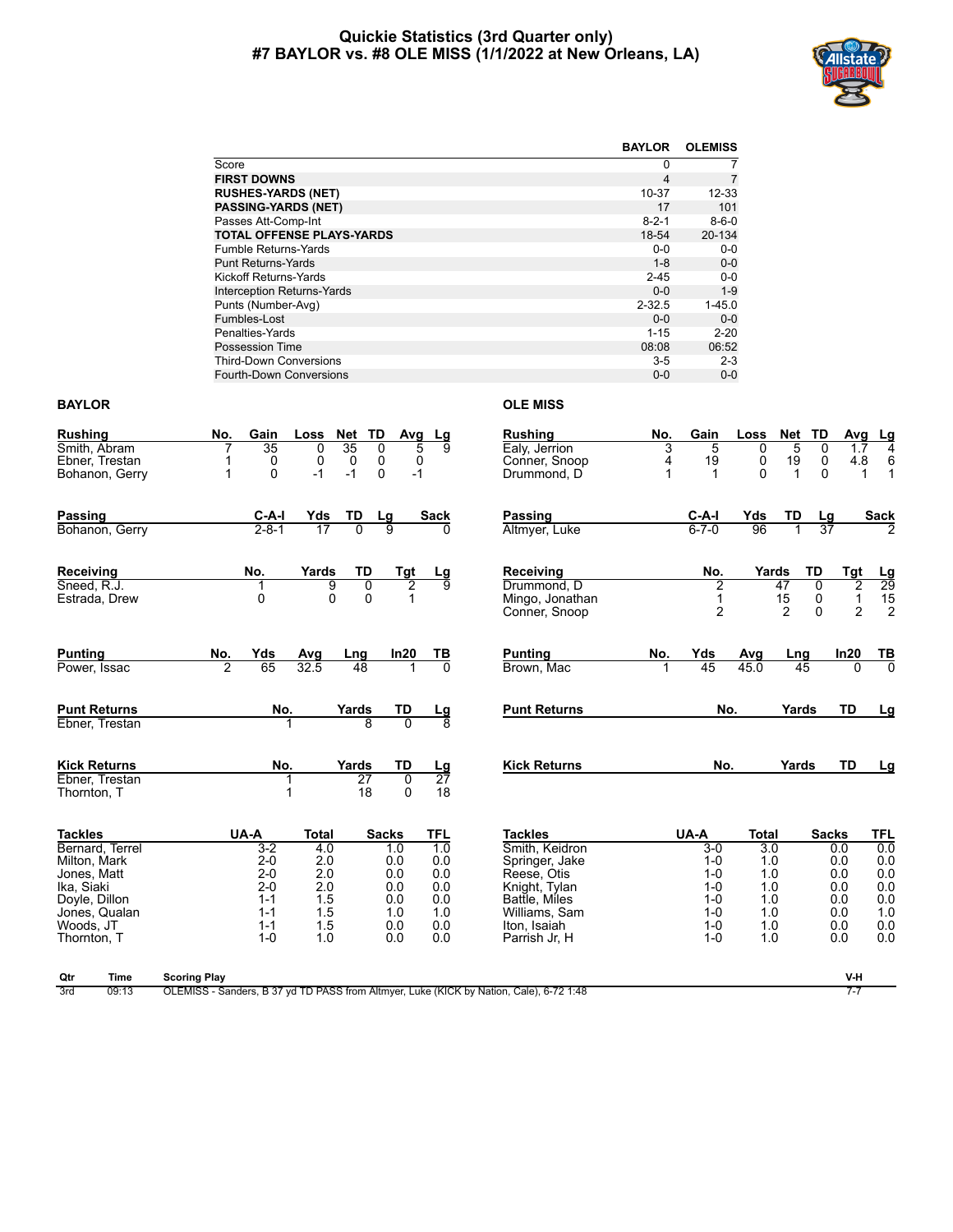## **Play-by-Play Summary (4th quarter) #7 BAYLOR vs. #8 OLE MISS (1/1/2022 at New Orleans, LA)**



P

- 1-10 BAYLOR23 Start of 4th quarter, clock 15:00. [15:00]
- 1-10 BAYLOR23 Conner, Snoop rush for no gain to the BAYLOR23 (Garmon, Randolp;Utley, Brayden).
- 2-10 BAYLOR23 Conner, Snoop rush for 1 yard to the BAYLOR22 (Johnson, L).
- 3-9 BAYLOR22 Altmyer, Luke rush for 5 yards to the BAYLOR17.
- 4-4 BAYLOR17 Nation, Cale field goal attempt from 35 MISSED wide right, spot at BAYLOR20, clock 13:09. [13:09]

*Drive Summary: 13 plays, 74 yards, 5:10*

#### **BAYLOR drive start at 13:09.**

| 1-10     | BAYLOR20 Smith, Abram rush for 11 yards to the BAYLOR31, 1ST DOWN BAYLOR (Campbell, C).                          | R |
|----------|------------------------------------------------------------------------------------------------------------------|---|
| 1-10     | BAYLOR31 Bohanon, Gerry rush for 4 yards to the BAYLOR35 (Robinson, Mark).                                       |   |
| 2-6      | BAYLOR35 Bohanon, Gerry pass incomplete to Thornton, T (Finley, A.J.).                                           |   |
| 3-6      | BAYLOR35 Ebner, Trestan rush for 17 yards to the OLEMISS48, 1ST DOWN BAYLOR, out-of-bounds (Leonard,             | R |
|          | Deane).                                                                                                          |   |
| $1 - 10$ | OLEMISS48 Baldwin, Monara rush for 48 yards to the OLEMISS0, 1ST DOWN BAYLOR, TOUCHDOWN, clock<br>11:14. [11:14] | R |

**1-0 OLEMISS03 Hankins, Isaiah kick attempt good.**

## **BAYLOR 14, OLE MISS 7**

*Drive Summary: 5 plays, 80 yards, 1:55*

Rauschenberg, N kickoff -35 yards to the BAYLOR0, touchback.

#### **OLE MISS drive start at 11:14.**

- 1-10 OLEMISS25 Altmyer, Luke sacked for loss of 10 yards to the OLEMISS15 (Bernard, Terrel).
- 2-20 OLEMISS15 Altmyer, Luke rush for 3 yards to the OLEMISS18 (Ika, Siaki).
- 3-17 OLEMISS18 Altmyer, Luke pass intercepted by Woods, JT at the OLEMISS31, Woods, JT return 16 yards to the OLEMISS15 (Parrish Jr, H).

*Drive Summary: 3 plays, -7 yards, 1:16*

#### **BAYLOR drive start at 09:58.**

- 1-10 OLEMISS15 Bohanon, Gerry rush for 3 yards to the OLEMISS12, out-of-bounds (Johnson, T).
- 2-7 OLEMISS12 Smith, Abram rush for 2 yards to the OLEMISS10 (Springer, Jake).
- 3-5 OLEMISS10 Bohanon, Gerry pass complete to Smith, Abram for 6 yards to the OLEMISS4, 1ST DOWN BAYLOR (Johnson, Cedric).
- 1-0 OLEMISS04 Smith, Abram rush for 2 yards to the OLEMISS2 (Campbell, C).
- **2-0 OLEMISS02 Bohanon, Gerry pass complete to Thornton, T for 2 yards to the OLEMISS0, TOUCHDOWN, clock 07:24. [07:24]**
- **1-0 OLEMISS03 Hankins, Isaiah kick attempt good.**

## **BAYLOR 21, OLE MISS 7**

*Drive Summary: 5 plays, 15 yards, 2:34*

Rauschenberg, N kickoff 65 yards to the OLEMISS0, touchback.

#### **OLE MISS drive start at 07:24.**

- 1-10 OLEMISS25 Ealy, Jerrion rush for 8 yards to the OLEMISS33 (Doyle, Dillon;Bernard, Terrel). *#90 for Baylor Franklin injured on the play.*
- 2-2 OLEMISS33 Altmyer, Luke pass incomplete to Sanders, B.
- 3-2 OLEMISS33 Ealy, Jerrion rush for 31 yards to the BAYLOR36, 1ST DOWN OLEMISS (Barnes, Kalon). R
- 1-10 BAYLOR36 Altmyer, Luke pass incomplete to Sanders, B (Barnes, Kalon).
- 2-10 BAYLOR36 Conner, Snoop rush for 3 yards to the BAYLOR33 (Bernard, Terrel).
- 3-7 BAYLOR33 Altmyer, Luke rush for 3 yards to the BAYLOR30 (Utley, Brayden).
- 4-4 BAYLOR30 Ealy, Jerrion rush for 5 yards to the BAYLOR25, 1ST DOWN OLEMISS (Milton, Mark).
- 1-10 BAYLOR25 Altmyer, Luke pass incomplete to Mingo, Jonathan.
- 2-10 BAYLOR25 Altmyer, Luke pass incomplete to Plumlee, John R.
- 3-10 BAYLOR25 Altmyer, Luke pass incomplete to Kelly, Casey (Bernard, Terrel).
- 4-10 BAYLOR25 Altmyer, Luke sacked for loss of 11 yards to the BAYLOR36 (Jackson, Bryson).

*Drive Summary: 11 plays, 39 yards, 2:32*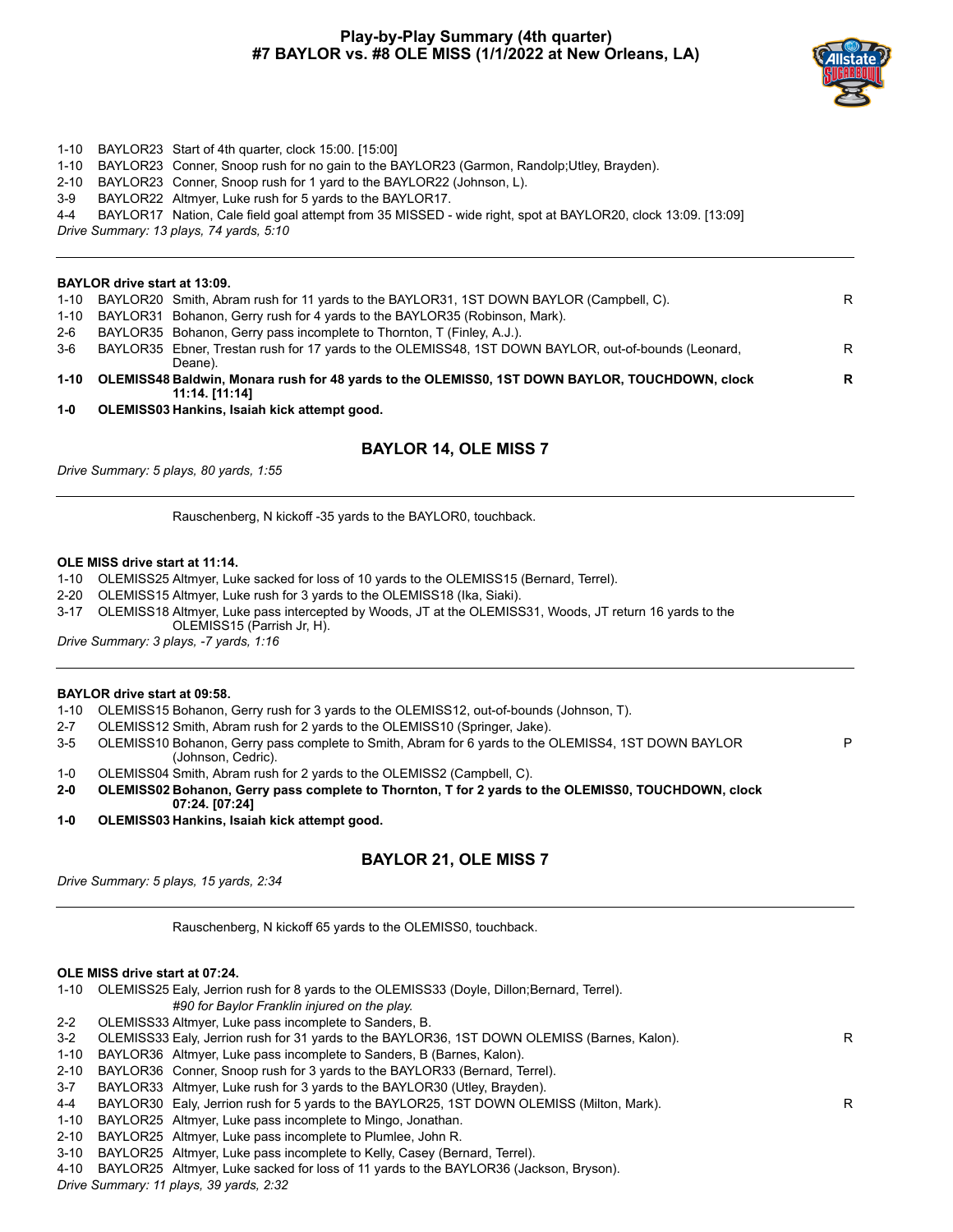#### **BAYLOR drive start at 04:52.**

- 1-10 BAYLOR36 Smith, Abram rush for 1 yard to the BAYLOR37 (Johnson, Cedric).
- 2-9 BAYLOR37 Smith, Abram rush for 5 yards to the BAYLOR42 (Reese, Otis).
- 3-4 BAYLOR42 Timeout OLE MISS, clock 04:03. [04:03]
- 3-4 BAYLOR42 Ebner, Trestan rush for 13 yards to the OLEMISS45, 1ST DOWN BAYLOR (Finley, A.J.). R
- 1-10 OLEMISS45 Timeout OLE MISS, clock 03:56. [03:56]
- 1-10 OLEMISS45 Smith, Abram rush for 7 yards to the OLEMISS38 (Johnson, Cedric), PENALTY BAYLOR holding (Gall,
- Jacob) 10 yards to the BAYLOR45, NO PLAY.
- 1-20 BAYLOR45 Smith, Abram rush for 8 yards to the OLEMISS47 (Johnson, Cedric;Robinson, Mark).
- 2-12 OLEMISS47 Timeout OLE MISS, clock 03:23. [03:23]
- 2-12 OLEMISS47 Smith, Abram rush for 2 yards to the OLEMISS45 (Robinson, Mark).
- 3-10 OLEMISS45 Ebner, Trestan rush for 2 yards to the OLEMISS43, out-of-bounds (Campbell, C).
- 4-8 OLEMISS43 Power, Issac punt 36 yards to the OLEMISS7, fair catch by Drummond, D.

*Drive Summary: 6 plays, 21 yards, 2:54*

#### **OLE MISS drive start at 01:58.**

| 1-10    | OLEMISS07 Altmyer, Luke pass complete to Drummond, D for 25 yards to the OLEMISS32, 1ST DOWN OLEMISS,<br>out-of-bounds (Bernard, Terrel). | P |
|---------|-------------------------------------------------------------------------------------------------------------------------------------------|---|
| 1-10    | OLEMISS32 Altmyer, Luke rush for 4 yards to the OLEMISS36, out-of-bounds (Jackson, Bryson).                                               |   |
| $2-6$   | OLEMISS36 Altmyer, Luke pass complete to Drummond, D for 11 yards to the OLEMISS47, 1ST DOWN OLEMISS<br>(Milton, Mark).                   | P |
| 1-10    | OLEMISS47 Altmyer, Luke pass complete to Drummond, D for 5 yards to the BAYLOR48, out-of-bounds (Jackson,<br>Bryson).                     |   |
| $2 - 5$ | BAYLOR48 Altmyer, Luke pass incomplete to 1.                                                                                              |   |
|         | #11 for Baylor L.Johnson was injured on the play.                                                                                         |   |
| 3-5     | BAYLOR48 Altmyer, Luke sacked for loss of 7 yards to the OLEMISS45 (Jackson, Bryson).                                                     |   |
| 4-12    | OLEMISS45 Altmyer, Luke sacked for loss of 8 yards to the OLEMISS37 (Utley, Brayden).                                                     |   |
|         | $Dirichlet$ Cummany $7$ plays $20$ varde $1:20$                                                                                           |   |

*Drive Summary: 7 plays, 30 yards, 1:20*

#### **BAYLOR drive start at 00:38.**

- 1-10 OLEMISS37 TEAM rush for loss of 1 yard to the OLEMISS38.
- 2-11 OLEMISS38 End of game, clock 00:00. [00:00]
- *Drive Summary: 1 plays, -1 yards, 0:38*

## **FINAL SCORE - : BAYLOR 21, OLE MISS 7**

|                        | Time                | 1st Downs |  | <b>Conversions</b> |                        |         |         |           |                  |
|------------------------|---------------------|-----------|--|--------------------|------------------------|---------|---------|-----------|------------------|
| <b>Quarter Summary</b> |                     |           |  |                    | Score Poss R P X T 3rd | 4th     | Rushina | Passing   | <b>Penalties</b> |
| <b>BAYLOR</b>          |                     |           |  |                    | $08:01$ 4 1 0 5 3-4    | ი-ი     | 14-117  | 2-3-0-8   | $1 - 10$         |
| OLE MISS               | $06:59$ 2 2 0 4 2-8 |           |  |                    |                        | $2 - 4$ | 14-27   | 3-10-1-41 | $0 - 0$          |